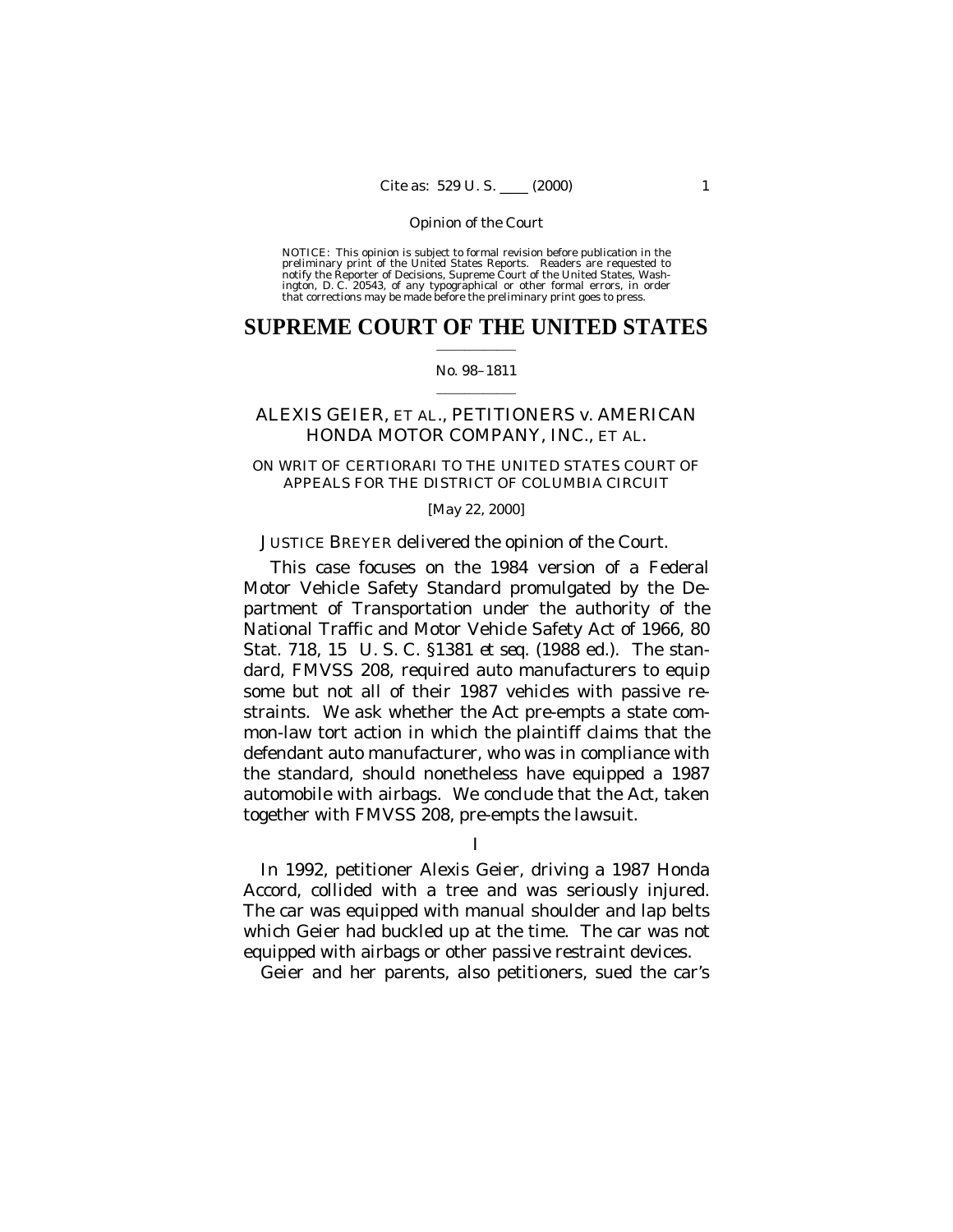manufacturer, American Honda Motor Company, Inc., and its affiliates (hereinafter American Honda), under District of Columbia tort law. They claimed, among other things, that American Honda had designed its car negligently and defectively because it lacked a driver's side airbag. App. 3. The District Court dismissed the lawsuit. The court noted that FMVSS 208 gave car manufacturers a choice as to whether to install airbags. And the court concluded that petitioners' lawsuit, because it sought to establish a different safety standard– *i.e.*, an airbag requirement– was expressly pre-empted by a provision of the Act which preempts "any safety standard" that is not identical to a federal safety standard applicable to the same aspect of performance, 15 U. S. C. §1392(d) (1988 ed.); Civ. No. 95– CV–0064 (D. D.C., Dec. 9, 1997), App. 17. (We, like the courts below and the parties, refer to the pre-1994 version of the statute throughout the opinion; it has been recodified at 49 U. S. C. §30101 *et seq*.).

The Court of Appeals agreed with the District Court's conclusion but on somewhat different reasoning. It had doubts, given the existence of the Act's "saving" clause, 15 U. S. C. §1397(k) (1988 ed.), that petitioners' lawsuit involved the potential creation of the kind of "safety standard" to which the Safety Act's express pre-emption provision refers. But it declined to resolve that question because it found that petitioners' state-law tort claims posed an obstacle to the accomplishment of FMVSS 208's objectives. For that reason, it found that those claims conflicted with FMVSS 208, and that, under ordinary preemption principles, the Act consequently pre-empted the lawsuit. The Court of Appeals thus affirmed the District Court's dismissal. 166 F. 3d 1236, 1238–1243 (CADC 1999).

Several state courts have held to the contrary, namely, that neither the Act's express pre-emption nor FMVSS 208 pre-empts a "no airbag" tort suit. See, *e.g.*, *Drattel* v.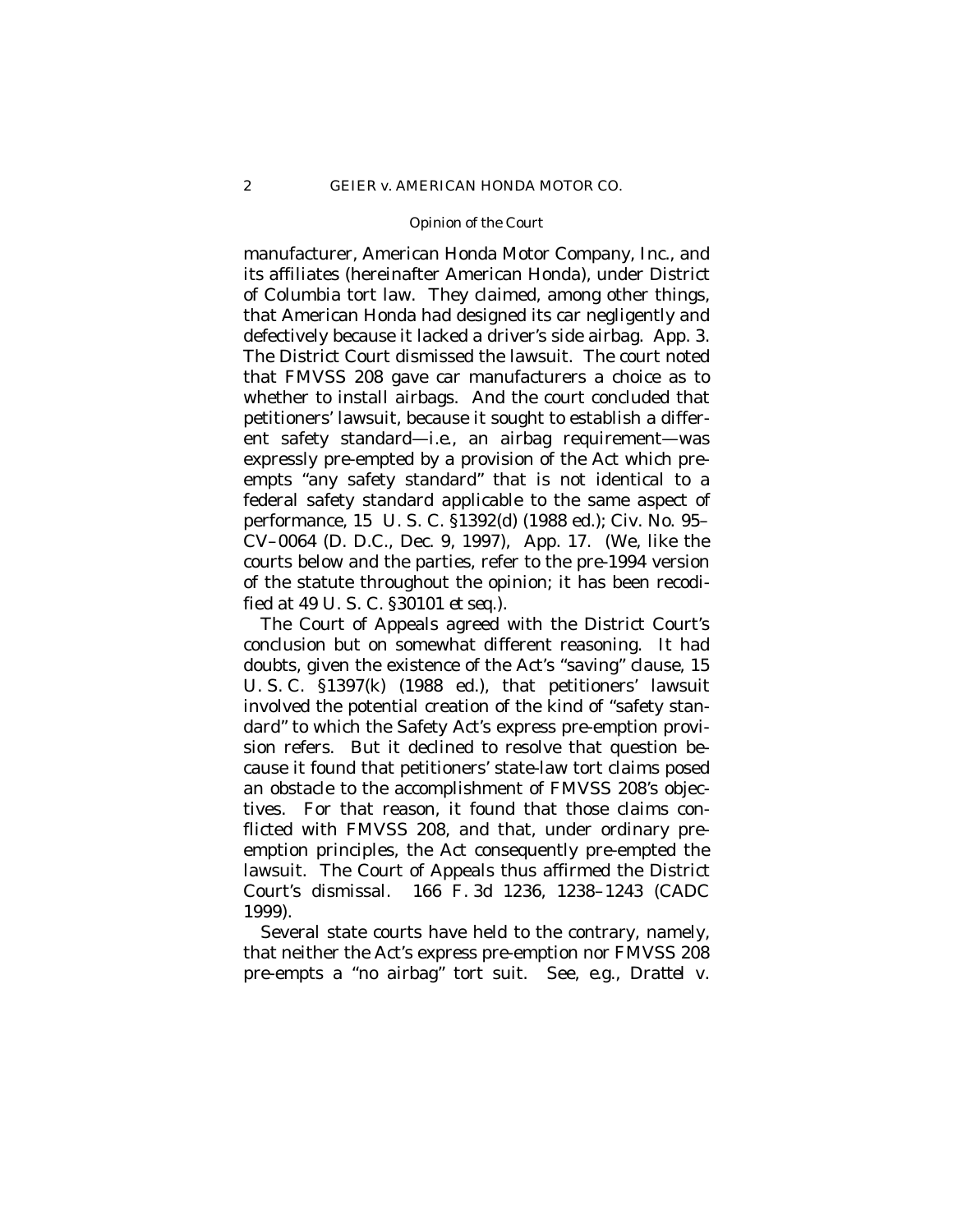*Toyota Motor Corp.*, 92 N. Y. 2d 35, 43–53, 699 N. E. 2d 376, 379–386 (1998); *Minton* v. *Honda of America Mfg., Inc.*, 80 Ohio St. 3d 62, 70–79, 684 N. E. 2d 648, 655–661 (1997); *Munroe* v. *Galati*, 189 Ariz. 113, 115–119, 938 P. 2d 1114, 1116–1120 (1997); *Wilson* v. *Pleasant*, 660 N. E. 2d 327, 330–339 (Ind. 1995); *Tebbetts* v. *Ford Motor Co.*, 140 N. H. 203, 206–207, 665 A. 2d 345, 347–348 (1995). All of the Federal Circuit Courts that have considered the question, however, have found pre-emption. One rested its conclusion on the Act's express pre-emption provision. See, *e.g.*, *Harris* v. *Ford Motor Co.*, 110 F. 3d 1410, 1413–1415 (CA9 1997). Others, such as the Court of Appeals below, have instead found pre-emption under ordinary pre-emption principles by virtue of the conflict such suits pose to FMVSS 208's objectives, and thus to the Act itself. See, *e.g.*, *Montag* v. *Honda Motor Co.*, 75 F. 3d 1414, 1417 (CA10 1996); *Pokorny* v. *Ford Motor Co.*, 902 F. 2d 1116, 1121–1125 (CA3 1990); *Taylor* v. *General Motors Corp.*, 875 F. 2d 816, 825–827 (CA11 1989); *Wood* v. *General Motors Corp.*, 865 F. 2d 395, 412–414 (CA1 1988). We granted certiorari to resolve these differences. We now hold that this kind of "no airbag" lawsuit conflicts with the objectives of FMVSS 208, a standard authorized by the Act, and is therefore pre-empted by the Act.

In reaching our conclusion, we consider three subsidiary questions. First, does the Act's express pre-emption provision pre-empt this lawsuit? We think not. Second, do ordinary pre-emption principles nonetheless apply? We hold that they do. Third, does this lawsuit actually conflict with FMVSS 208, hence with the Act itself? We hold that it does.

II

We first ask whether the Safety Act's express preemption provision pre-empts this tort action. The provision reads as follows: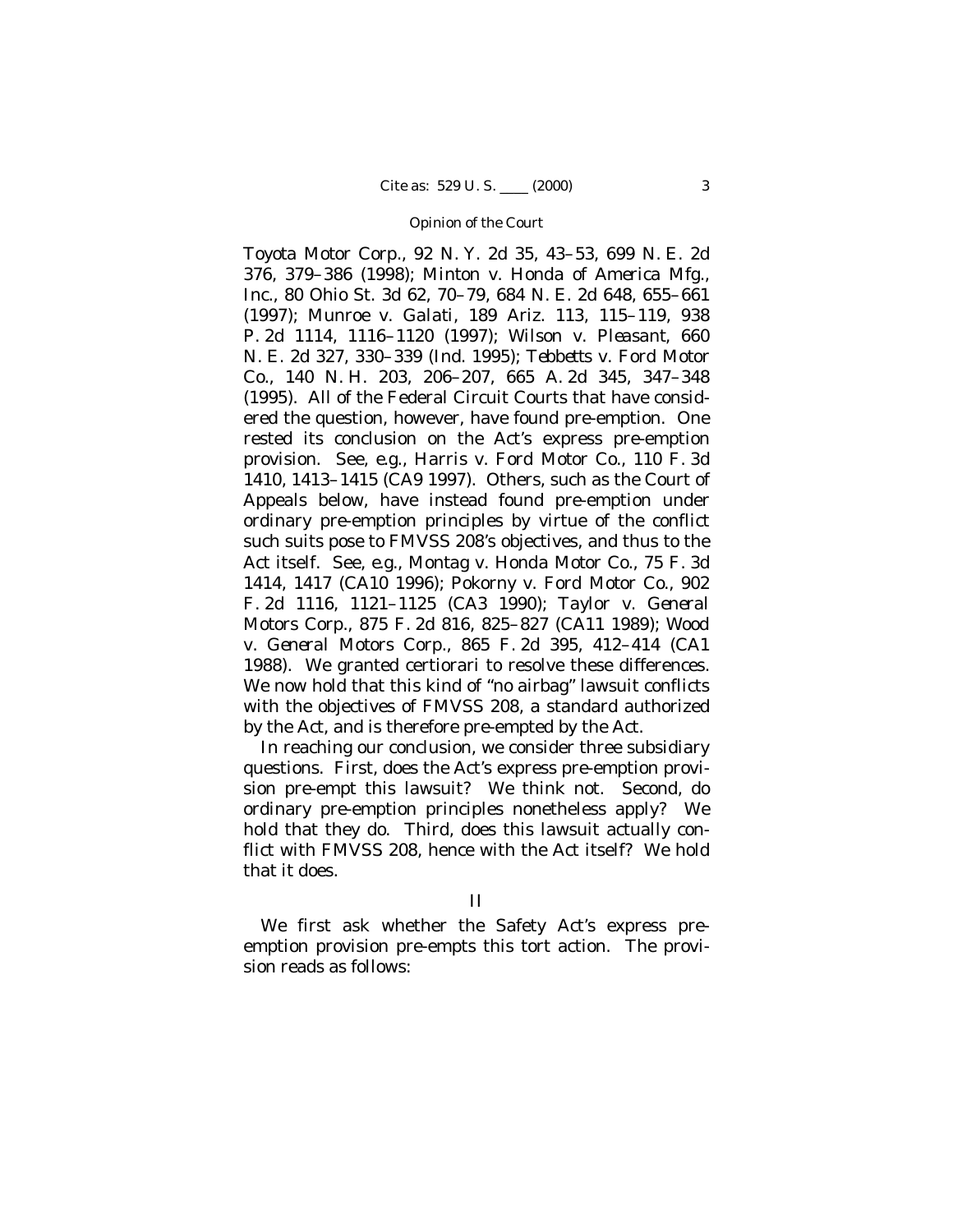"Whenever a Federal motor vehicle safety standard established under this subchapter is in effect, no State or political subdivision of a State shall have any authority either to establish, or to continue in effect, with respect to any motor vehicle or item of motor vehicle equipment[,] any safety standard applicable to the same aspect of performance of such vehicle or item of equipment which is not identical to the Federal standard." 15 U. S. C. §1392(d) (1988 ed.).

American Honda points out that a majority of this Court has said that a somewhat similar statutory provision in a different federal statute— a provision that uses the word "requirements"— may well expressly pre-empt similar tort actions. See, *e.g.*, *Medtronic, Inc.* v. *Lohr,* 518 U. S. 470, 502–504 (1996) (plurality opinion); *id*.*,* at 503–505 (BREYER, J., concurring in part and concurring in judgment); *id.*, at 509–512 (O'CONNOR, J., concurring in part and dissenting in part). Petitioners reply that this statute speaks of preempting a state-law "safety *standard*," not a "requirement," and that a tort action does not involve a safety *standard*. Hence, they conclude, the express pre-emption provision does not apply.

We need not determine the precise significance of the use of the word "standard," rather than "requirement," however, for the Act contains another provision, which resolves the disagreement. That provision, a "saving" clause, says that "[c]ompliance with" a federal safety standard "does not exempt any person from any liability under common law." 15 U. S. C. §1397(k) (1988 ed.). The saving clause assumes that there are some significant number of common-law liability cases to save. And a reading of the express pre-emption provision that excludes common-law tort actions gives actual meaning to the saving clause's literal language, while leaving adequate room for state tort law to operate— for example, where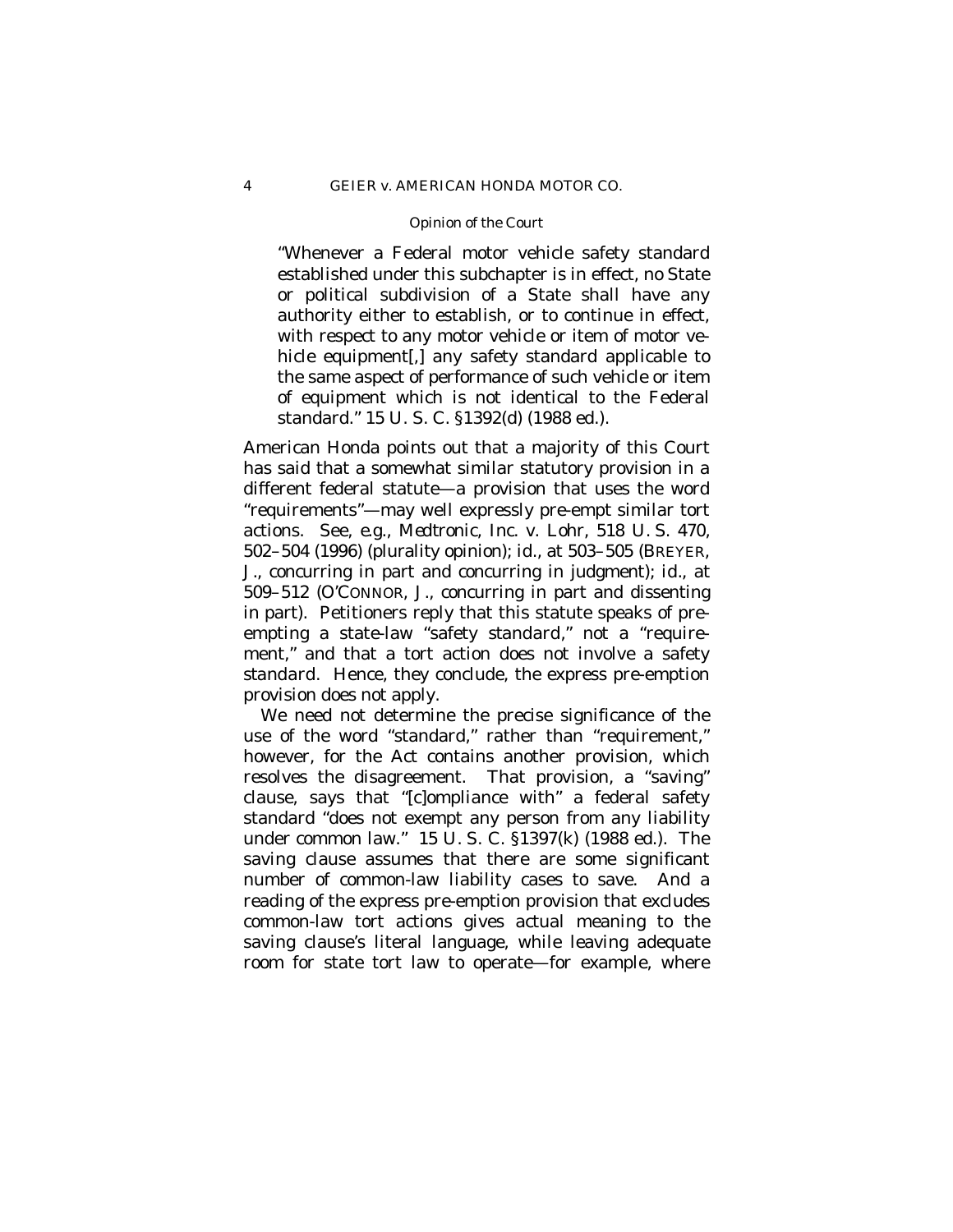federal law creates only a floor, *i.e.*, a minimum safety standard. See, *e.g.*, Brief for United States as *Amicus Curiae* 21 (explaining that common-law claim that a vehicle is defectively designed because it lacks antilock brakes would not be pre-empted by 49 CFR §571.105 (1999), a safety standard establishing minimum requirements for brake performance). Without the saving clause, a broad reading of the express pre-emption provision arguably might pre-empt those actions, for, as we have just mentioned, it is possible to read the pre-emption provision, standing alone, as applying to standards imposed in common-law tort actions, as well as standards contained in state legislation or regulations. And if so, it would preempt all nonidentical state standards established in tort actions covering the same aspect of performance as an applicable federal standard, even if the federal standard merely established a minimum standard. On that broad reading of the pre-emption clause little, if any, potential "liability at common law" would remain. And few, if any, state tort actions would remain for the saving clause to save. We have found no convincing indication that Congress wanted to pre-empt, not only state statutes and regulations, but also common-law tort actions, in such circumstances. Hence the broad reading cannot be correct. The language of the pre-emption provision permits a narrow reading that excludes common-law actions. Given the presence of the saving clause, we conclude that the pre-emption clause must be so read.

# III

We have just said that the saving clause *at least* removes tort actions from the scope of the express preemption clause. Does it do more? In particular, does it foreclose or limit the operation of ordinary pre-emption principles insofar as those principles instruct us to read statutes as pre-empting state laws (including common-law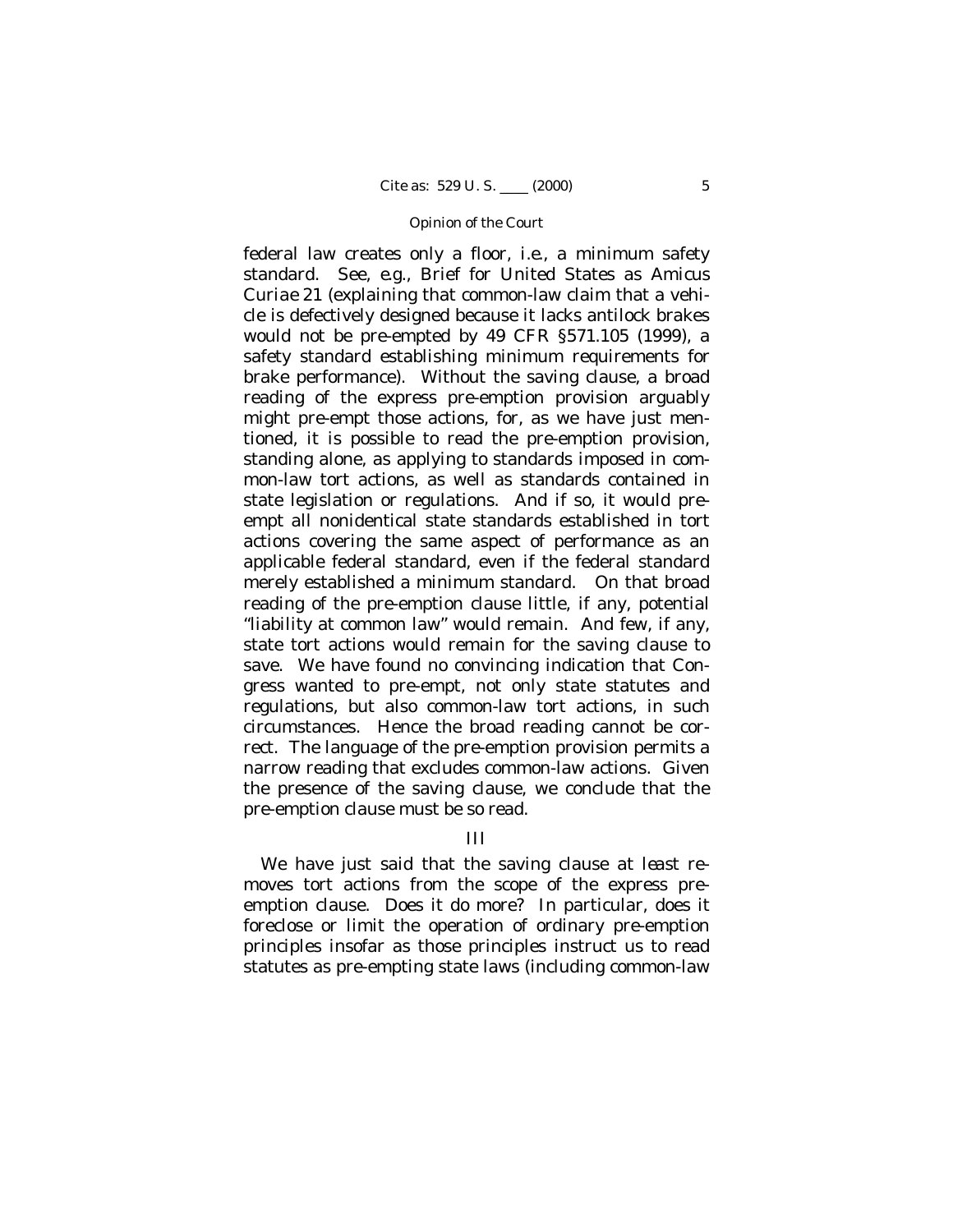rules) that "actually conflict" with the statute or federal standards promulgated thereunder? *Fidelity Fed. Sav. & Loan Assn.* v. *De la Cuesta,* 458 U. S. 141, 153 (1982). Petitioners concede, as they must in light of *Freightliner Corp.* v. *Myrick,* 514 U. S. 280 (1995), that the pre-emption provision, by itself, does not foreclose (through negative implication) "any possibility of implied [conflict] preemption," *id.,* at 288 (discussing *Cipollone* v. *Liggett Group, Inc.,* 505 U. S. 504, 517–518 (1992)). But they argue that the saving clause has that very effect.

We recognize that, when this Court previously considered the pre-emptive effect of the statute's language, it appeared to leave open the question of how, or the extent to which, the saving clause saves state-law tort actions that conflict with federal regulations promulgated under the Act. See *Freightliner, supra,* at 287, n. 3 (declining to address whether the saving clause prevents a manufacturer from "us[ing] a federal safety standard to immunize itself from state common-law liability"). We now conclude that the saving clause (like the express pre-emption provision) does *not* bar the ordinary working of conflict preemption principles.

Nothing in the language of the saving clause suggests an intent to save state-law tort actions that conflict with federal regulations. The words "[c]ompliance" and "does not exempt," 15 U. S. C. §1397(k) (1988 ed.), sound as if they simply bar a special kind of defense, namely, a defense that compliance with a federal standard automatically exempts a defendant from state law, whether the Federal Government meant that standard to be an absolute requirement or only a minimum one. See Restatement (Third) of Torts: Products Liability §4(b), Comment *e* (1997) (distinguishing between state-law compliance defense and a federal claim of pre-emption). It is difficult to understand why Congress would have insisted on a compliancewith-federal-regulation precondition to the provision's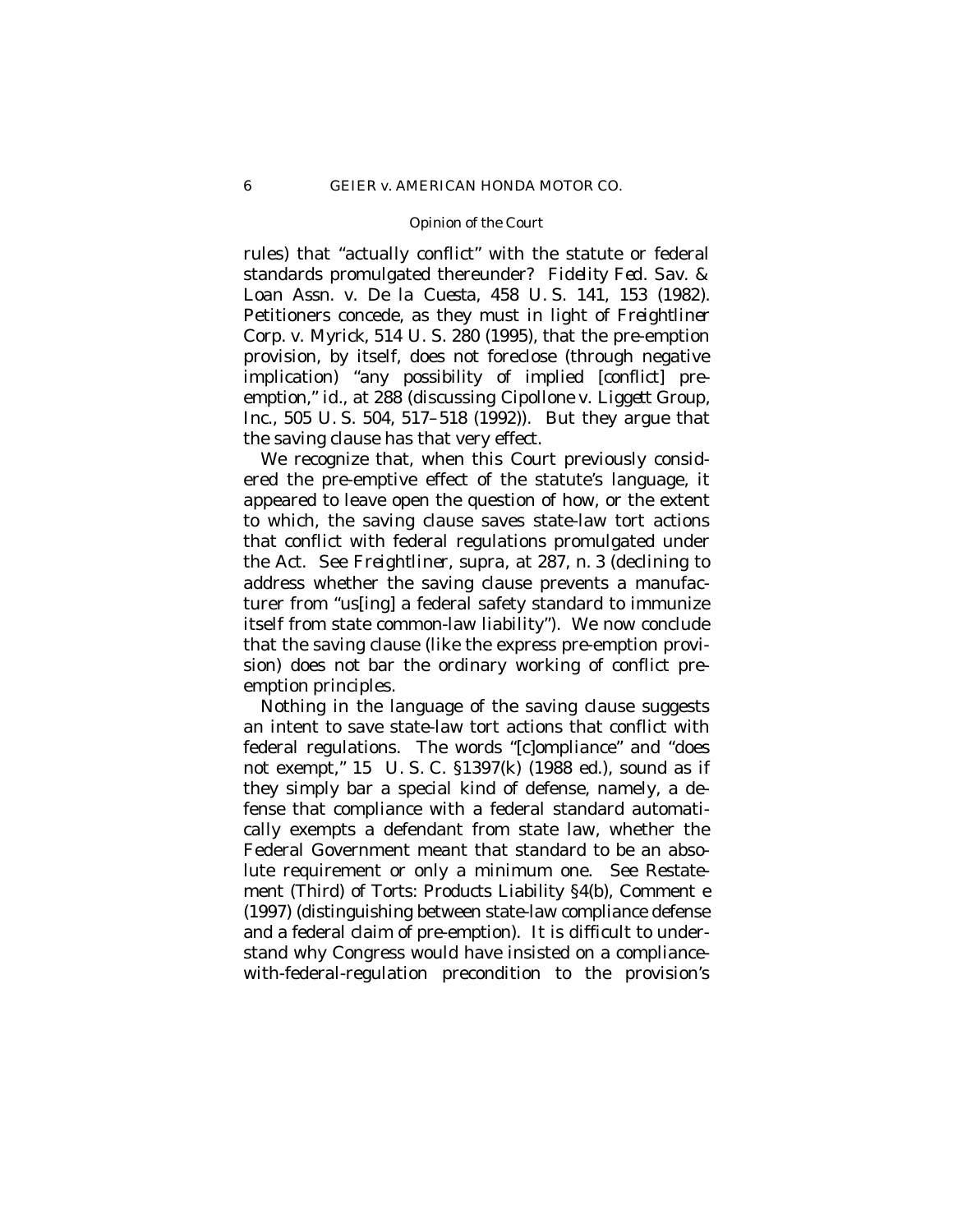applicability had it wished the Act to "save" all state-law tort actions, regardless of their potential threat to the objectives of federal safety standards promulgated under that Act. Nor does our interpretation conflict with the purpose of the saving provision, say by rendering it ineffectual. As we have previously explained, the saving provision still makes clear that the express pre-emption provision does not of its own force pre-empt common-law tort actions. And it thereby preserves those actions that seek to establish greater safety than the minimum safety achieved by a federal regulation intended to provide a floor. See *supra*, at 4–5.

Moreover, this Court has repeatedly "decline[d] to give broad effect to saving clauses where doing so would upset the careful regulatory scheme established by federal law." *United States v. Locke,* 529 U. S. \_\_, \_\_ (2000) (slip op., at 14); see *American Telephone & Telegraph Co.* v. *Central Office Telephone, Inc.,* 524 U. S. 214, 227–228 (1998) *(AT&T)*; *Texas & Pacific R. Co.* v. *Abilene Cotton Oil Co.,*

204 U. S. 426, 446 (1907). We find this concern applicable in the present case. And we conclude that the saving clause foresees— it does not foreclose— the possibility that a federal safety standard will pre-empt a state commonlaw tort action with which it conflicts. We do not understand the dissent to disagree, for it acknowledges that ordinary pre-emption principles apply, at least sometimes. *Post*, at 14–16 (opinion of STEVENS, J.).

Neither do we believe that the pre-emption provision, the saving provision, or both together, create some kind of "special burden" beyond that inherent in ordinary preemption principles— which "special burden" would specially disfavor pre-emption here. Cf. *post,* at 14. The two provisions, read together, reflect a neutral policy, not a specially favorable or unfavorable policy, towards the application of ordinary conflict pre-emption principles. On the one hand, the pre-emption provision itself reflects a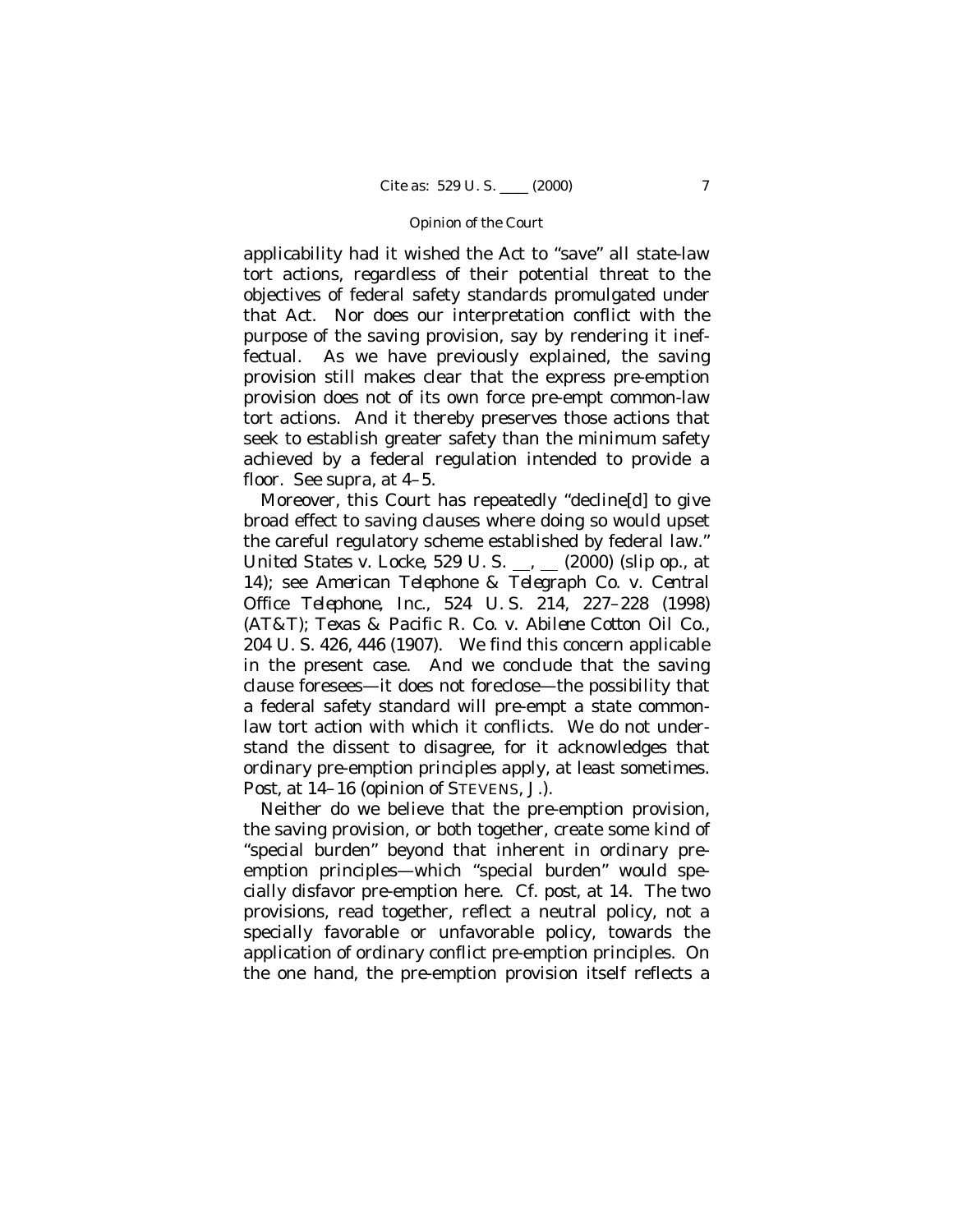desire to subject the industry to a single, uniform set of federal safety standards. Its pre-emption of *all* state standards, even those that might stand in harmony with federal law, suggests an intent to avoid the conflict, uncertainty, cost, and occasional risk to safety itself that too many different safety-standard cooks might otherwise create. See H. R. Rep. No. 1776, 89th Cong., 2d Sess., 17 (1966) ("Basically, this preemption subsection is intended to result in uniformity of standards so that the public as well as industry will be guided by one set of criteria rather than by a multiplicity of diverse standards"); S. Rep. No. 1301, 89th Cong., 2d Sess., 12 (1966). This policy by itself favors pre-emption of state tort suits, for the rules of law that judges and juries create or apply in such suits may themselves similarly create uncertainty and even conflict, say, when different juries in different States reach different decisions on similar facts.

On the other hand, the saving clause reflects a congressional determination that occasional nonuniformity is a small price to pay for a system in which juries not only create, but also enforce, safety standards, while simultaneously providing necessary compensation to victims. That policy by itself disfavors pre-emption, at least some of the time. But we can find nothing in any natural reading of the two provisions that would favor one set of policies over the other where a jury-imposed safety standard actually conflicts with a federal safety standard.

Why, in any event, would Congress not have wanted ordinary pre-emption principles to apply where an actual conflict with a federal objective is at stake? Some such principle is needed. In its absence, state law could impose legal duties that would conflict directly with federal regulatory mandates, say, by premising liability upon the presence of the very windshield retention requirements that federal law requires. See, *e.g.*, 49 CFR §571.212 (1999). Insofar as petitioners' argument would permit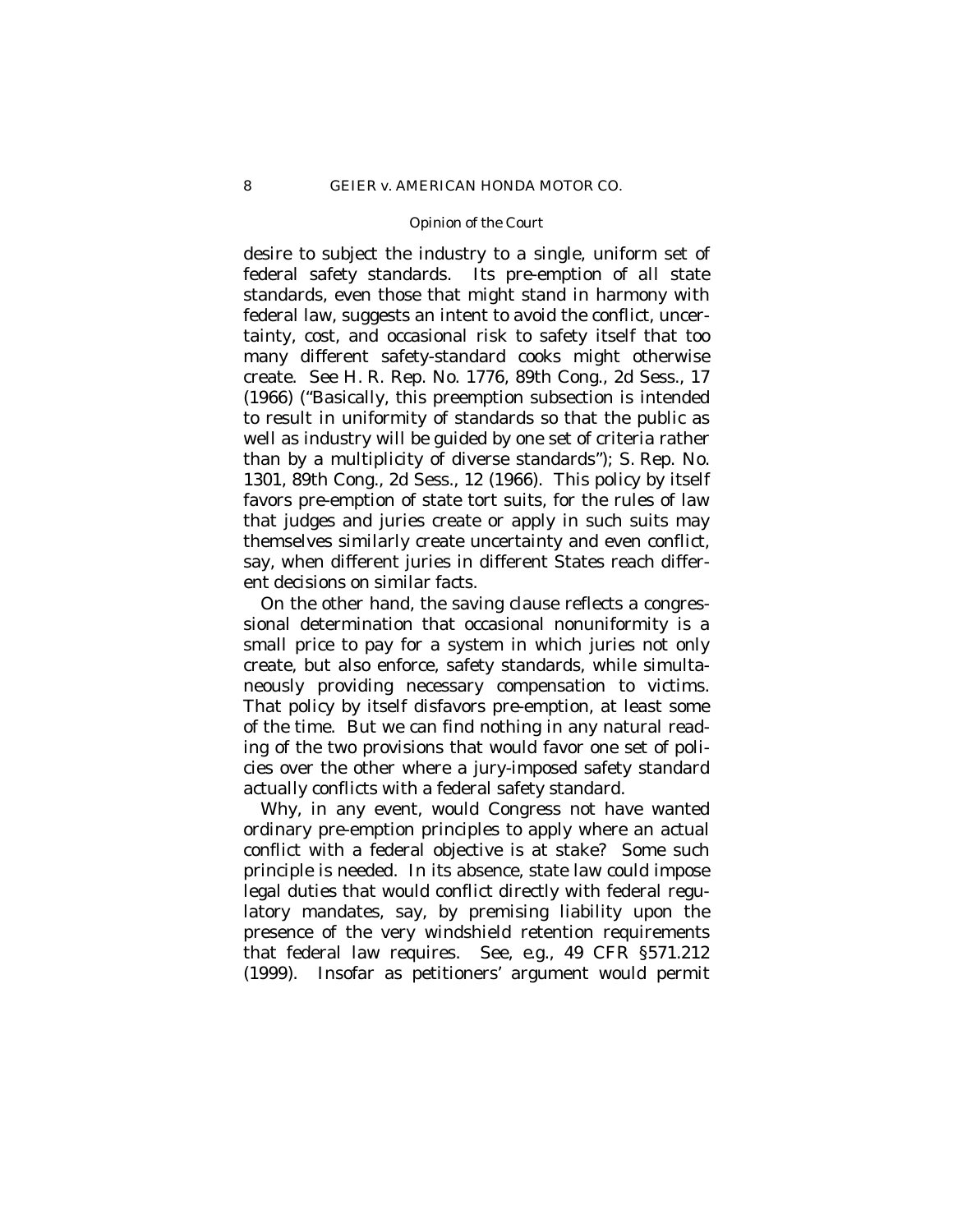common-law actions that "actually conflict" with federal regulations, it would take from those who would enforce a federal law the very ability to achieve the law's congressionally mandated objectives that the Constitution, through the operation of ordinary pre-emption principles, seeks to protect. To the extent that such an interpretation of the saving provision reads into a particular federal law toleration of a conflict that those principles would otherwise forbid, it permits that law to defeat its own objectives, or potentially, as the Court has put it before, to "'destroy itself.'" *AT&T, supra,* at 228 (quoting *Abilene Cotton, supra,* at 446). We do not claim that Congress lacks the constitutional power to write a statute that mandates such a complex type of state/federal relationship. Cf. *post*, at 15, n. 16. But there is no reason to believe Congress has done so here.

The dissent, as we have said, contends nonetheless that the express pre-emption and saving provisions here, taken together, create a "special burden," which a court must impose "on a party" who claims conflict pre-emption under those principles. *Post*, at 14. But nothing in the Safety Act's language refers to any "special burden."Nor can one find the basis for a "special burden" in this Court's precedents. It is true that, in *Freightliner Corp.* v. *Myrick,* 514 U. S. 280 (1995), the Court said, in the context of interpreting the Safety Act, that "[*a*]*t best*" there is an "inference that an express pre-emption clause forecloses implied pre-emption." *Id*., at 289 (emphasis added). But the Court made this statement in the course of *rejecting* the more absolute argument that the presence of the express pre-emption provision entirely foreclosed the possibility of conflict pre-emption. *Id.,* at 288. The statement, headed with the qualifier "[a]t best," and made in a case where, without any need for inferences or "special burdens," state law obviously would survive, see *id.,* at 289–290, simply preserves a legal possibility. This Court did not hold that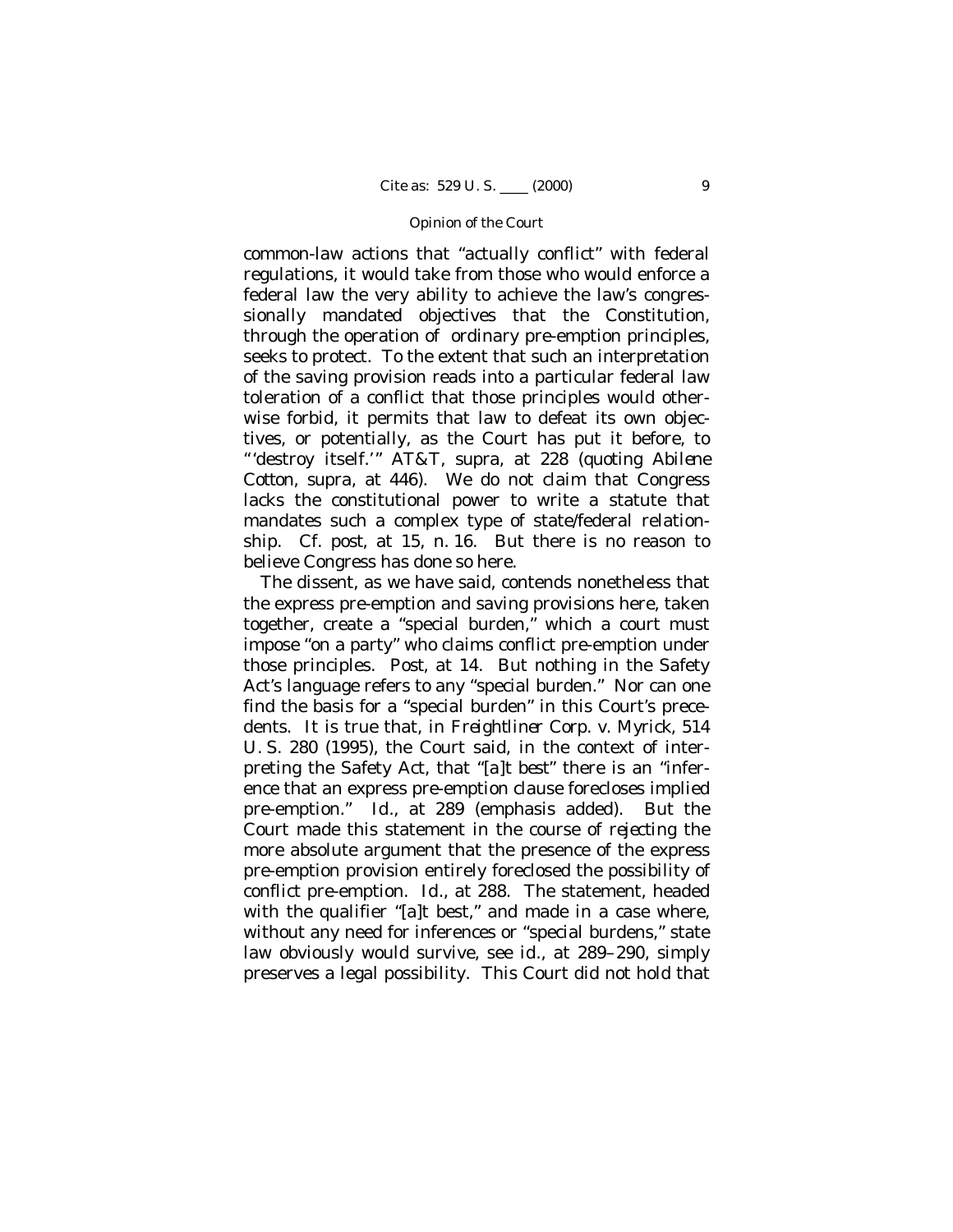the Safety Act *does* create a "special burden," or still less that such a burden necessarily arises from the limits of an express pre-emption provision. And considerations of language, purpose, and administrative workability, together with the principles underlying this Court's preemption doctrine discussed above, make clear that the express pre-emption provision imposes no unusual, "special burden" against pre-emption. For similar reasons, we do not see the basis for interpreting the saving clause to impose any such burden.

A "special burden" would also promise practical difficulty by further complicating well-established pre-emption principles that already are difficult to apply. The dissent does not contend that this "special burden" would apply in a case in which state law penalizes what federal law requires— *i.e.*, a case of impossibility. See *post*, at 8, n. 6, 15–16, n. 16. But if it would not apply in such a case, then how, or when, would it apply? This Court, when describing conflict pre-emption, has spoken of pre-empting state law that "under the circumstances of th[e] particular case . . . stands as an obstacle to the accomplishment and execution of the full purposes and objectives of Congress" whether that "obstacle" goes by the name of "conflicting; contrary to; . . . repugnance; difference; irreconcilability; inconsistency; violation; curtailment; . . . interference," or the like. *Hines* v. *Davidowitz,* 312 U. S. 52, 67 (1941); see *Jones* v. *Rath Packing Co.,* 430 U. S. 519, 526 (1977). The Court has not previously driven a legal wedge— only a terminological one— between "conflicts" that prevent or frustrate the accomplishment of a federal objective and "conflicts" that make it "impossible" for private parties to comply with both state and federal law. Rather, it has said that both forms of conflicting state law are "nullified" by the Supremacy Clause, *De la Cuesta*, 458 U. S., at 152– 153; see *Locke*, 529 U. S., at (slip op., at 17); *English* v. *General Elec. Co.,* 496 U. S. 72, 78–79 (1990), and it has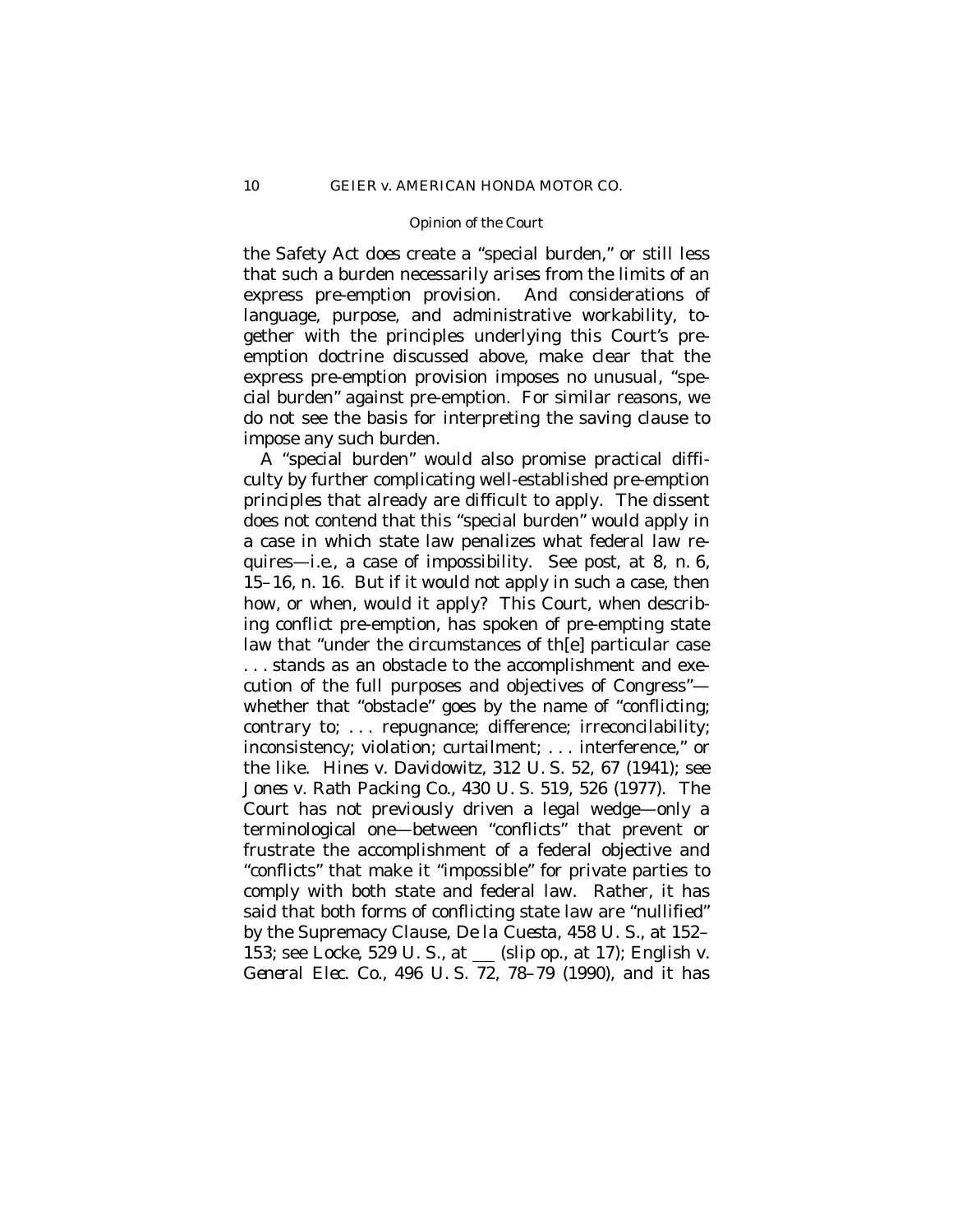assumed that Congress would not want either kind of conflict. The Court has thus refused to read general "saving" provisions to tolerate actual conflict *both* in cases involving impossibility, see, *e.g.*, *AT&T,* 524 U. S., at 228, *and* in "frustration-of-purpose" cases, see, *e.g., Locke, supra, at* \_\_\_ (slip op., at 11–20); *International Paper Co. v. Ouellette,* 479 U. S. 481, 493–494 (1987); see also *Chicago & North Western Transp. Co.* v. *Kalo Brick & Tile Co.,* 450 U. S. 311, 328–331 (1981). We see no grounds, then, for attempting to distinguish among types of federal-state conflict for purposes of analyzing whether such a conflict warrants pre-emption in a particular case. That kind of analysis, moreover, would engender legal uncertainty with its inevitable systemwide costs (*e.g.,* conflicts, delay, and expense) as courts tried sensibly to distinguish among varieties of "conflict" (which often shade, one into the other) when applying this complicated rule to the many federal statutes that contain some form of an express preemption provision, a saving provision, or as here, both. Nothing in the statute suggests Congress wanted to complicate ordinary experience-proved principles of conflict pre-emption with an added, "special burden." Indeed, the dissent's willingness to impose a "special burden" here stems ultimately from its view that "frustration-ofpurpos[e]" conflict pre-emption is a freewheeling, "inadequately considered" doctrine that might well be "eliminate[d]." *Post*, at 24, and n. 22. In a word, ordinary preemption principles, grounded in longstanding precedent, *Hines, supra,* at 67, apply. We would not further complicate the law with complex new doctrine.

## IV

The basic question, then, is whether a common-law "no airbag" action like the one before us actually conflicts with FMVSS 208. We hold that it does.

In petitioners' and the dissent's view, FMVSS 208 sets a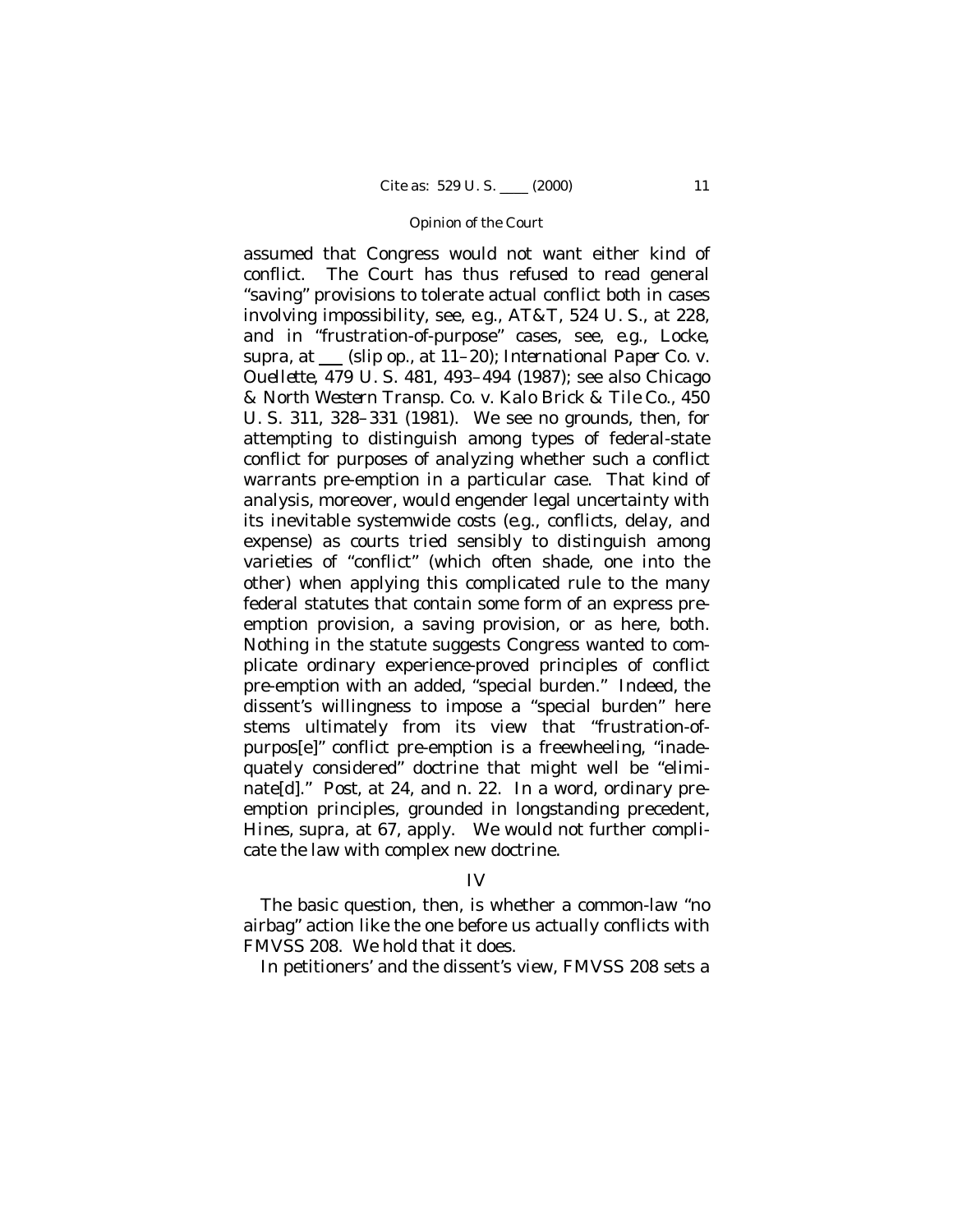minimum airbag standard. As far as FMVSS 208 is concerned, the more airbags, and the sooner, the better. But that was not the Secretary's view. DOT's comments, which accompanied the promulgation of FMVSS 208, make clear that the standard deliberately provided the manufacturer with a range of choices among different passive restraint devices. Those choices would bring about a mix of different devices introduced gradually over time; and FMVSS 208 would thereby lower costs, overcome technical safety problems, encourage technological development, and win widespread consumer acceptance— all of which would promote FMVSS 208's safety objectives. See generally 49 Fed. Reg. 28962 (1984).

A

The history of FMVSS 208 helps explain why and how DOT sought these objectives. See generally *Motor Vehicle Mfrs. Assn. of United States, Inc.* v. *State Farm Mut. Automobile Ins. Co.,* 463 U. S. 29, 34–38 (1983). In 1967, DOT, understanding that seatbelts would save many lives, required manufacturers to install manual seat belts in all automobiles. 32 Fed. Reg. 2408, 2415. It became apparent, however, that most occupants simply would not buckle up their belts. See 34 Fed. Reg. 11148 (1969). DOT then began to investigate the feasibility of requiring "passive restraints," such as airbags and automatic seatbelts. *Ibid.* In 1970, it amended FMVSS 208 to include some passive protection requirements, 35 Fed. Reg. 16927, while making clear that airbags were one of several "equally acceptable" devices and that it neither "'favored' [n]or expected the introduction of airbag systems." *Ibid.* In 1971, it added an express provision permitting compliance through the use of nondetachable passive belts, 36 Fed. Reg. 12858, 12859, and in 1972, it mandated full passive protection for all front seat occupants for vehicles manufactured after August 15, 1975, 37 Fed. Reg. 3911.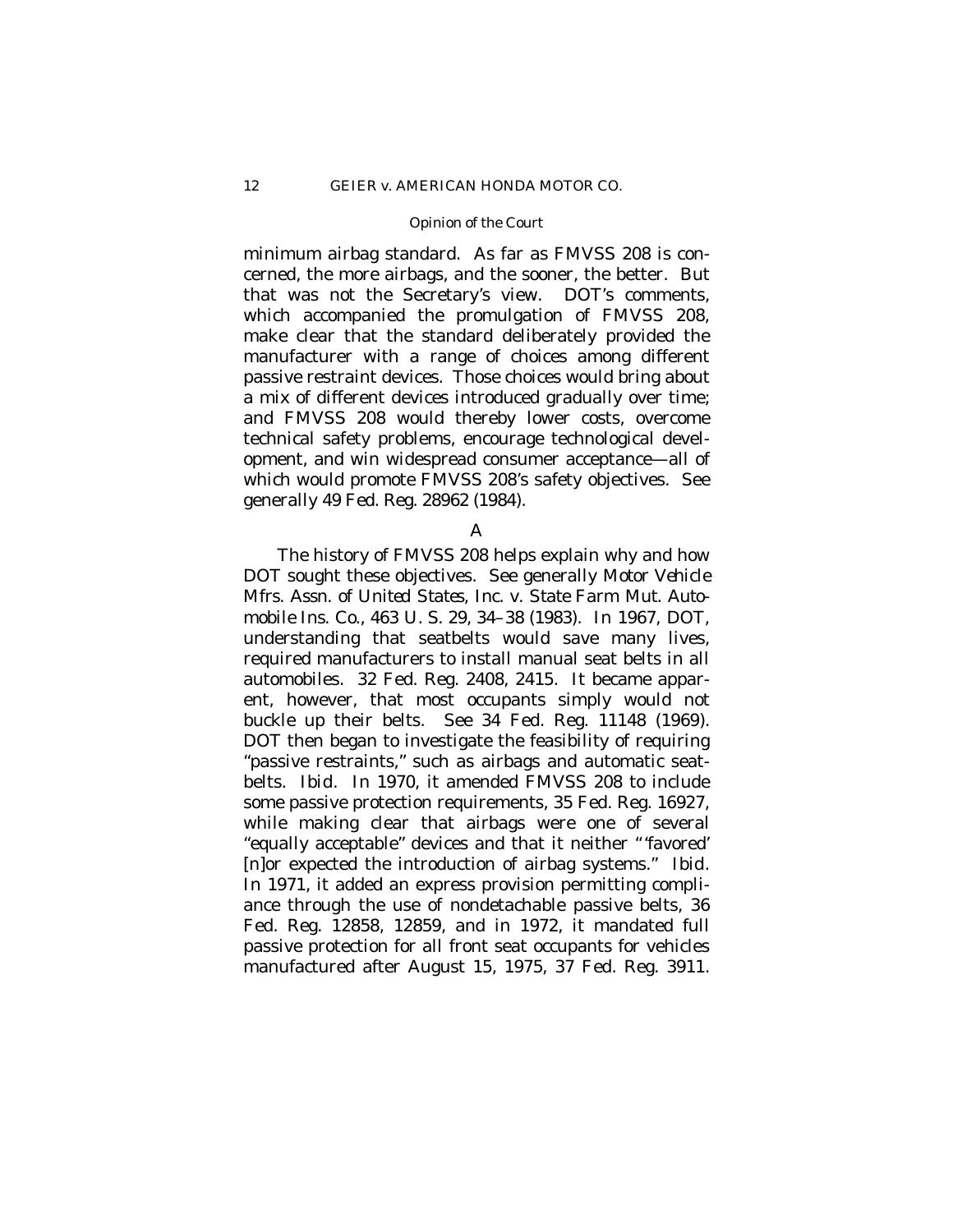Although the agency's focus was originally on airbags, 34 Fed. Reg. 11148 (1969) (notice of proposed rulemaking); *State Farm*, 463 U. S., at 35, n. 4; see also *id.,* at 46, n. 11 (noting view of commentators that, as of 1970, FMVSS 208 was "'a de facto airbag mandate'" because of the state of passive restraint technology), at no point did FMVSS 208 formally require the use of airbags. From the start, as in 1984, it permitted passive restraint options.

DOT gave manufacturers a further choice for new vehicles manufactured between 1972 and August 1975. Manufacturers could either install a passive restraint device such as automatic seatbelts or airbags or retain manual belts and add an "ignition interlock" device that in effect forced occupants to buckle up by preventing the ignition otherwise from turning on. 37 Fed. Reg. 3911 (1972). The interlock soon became popular with manufacturers. And in 1974, when the agency approved the use of detachable automatic seatbelts, it conditioned that approval by providing that such systems must include an interlock system *and* a continuous warning buzzer to encourage reattachment of the belt. 39 Fed. Reg. 14593. But the interlock and buzzer devices were most unpopular with the public. And Congress, responding to public pressure, passed a law that forbade DOT from requiring, or permitting compliance by means of, such devices. Motor Vehicle and Schoolbus Safety Amendments of 1974, §109, 88 Stat. 1482 (previously codified at 15 U. S. C. §1410b(b) (1988 ed.)).

 That experience influenced DOT's subsequent passive restraint initiatives. In 1976, DOT Secretary William Coleman, fearing continued public resistance, suspended the passive restraint requirements. He sought to win public acceptance for a variety of passive restraint devices through a demonstration project that would involve about half a million new automobiles. *State Farm, supra,* at 37. But his successor, Brock Adams, canceled the project,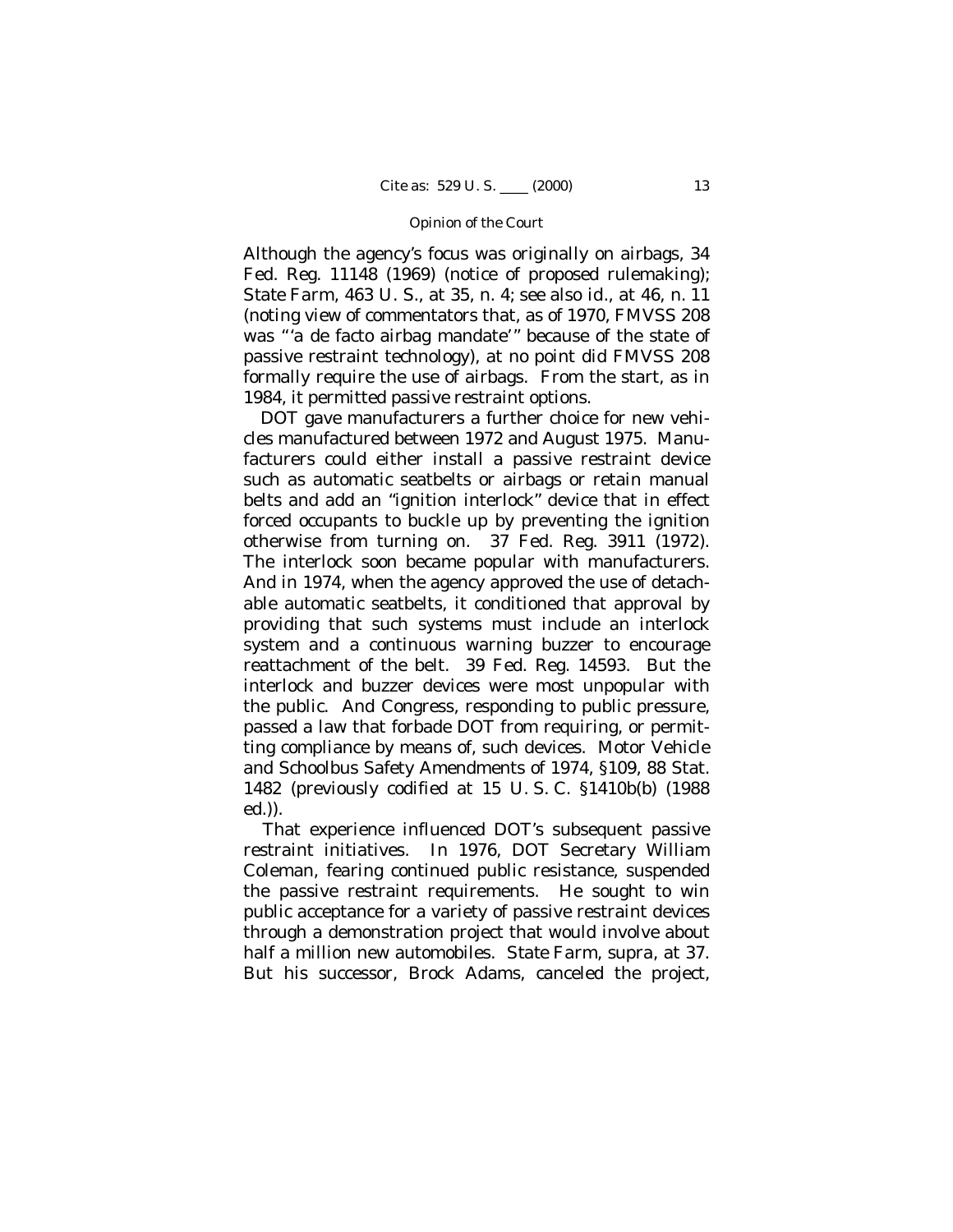instead amending FMVSS 208 to require passive restraints, principally either airbags or passive seat belts. 42 Fed. Reg. 34289 (1977).

Andrew Lewis, a new DOT Secretary in a new administration, rescinded the Adams requirements, primarily because DOT learned that the industry planned to satisfy those requirements almost exclusively through the installation of detachable automatic seatbelts. 46 Fed. Reg. 53419–53420 (1981). This Court held the rescission unlawful. *State Farm, supra,* at 34, 46. And the stage was set for then-DOT Secretary, Elizabeth Dole, to amend FMVSS 208 once again, promulgating the version that is now before us. 49 Fed. Reg. 28962 (1984).

B

Read in light of this history, DOT's own contemporaneous explanation of FMVSS 208 makes clear that the 1984 version of FMVSS 208 reflected the following significant considerations. First, buckled up seatbelts are a vital ingredient of automobile safety. *Id.,* at 29003; *State Farm, supra,* at 52 ("We start with the accepted ground that if used, seatbelts unquestionably would save many thousands of lives and would prevent tens of thousands of crippling injuries"). Second, despite the enormous and unnecessary risks that a passenger runs by not buckling up manual lap and shoulder belts, more than 80% of front seat passengers would leave their manual seatbelts unbuckled. 49 Fed. Reg. 28983 (1984) (estimating that only 12.5% of front seat passengers buckled up manual belts). Third, airbags could make up for the dangers caused by unbuckled manual belts, but they could not make up for them entirely. *Id.,* at 28986 (concluding that, although an airbag plus a lap and shoulder belt was the most "effective" system, airbags alone were *less* effective than buckled up manual lap and shoulder belts).

Fourth, passive restraint systems had their own disad-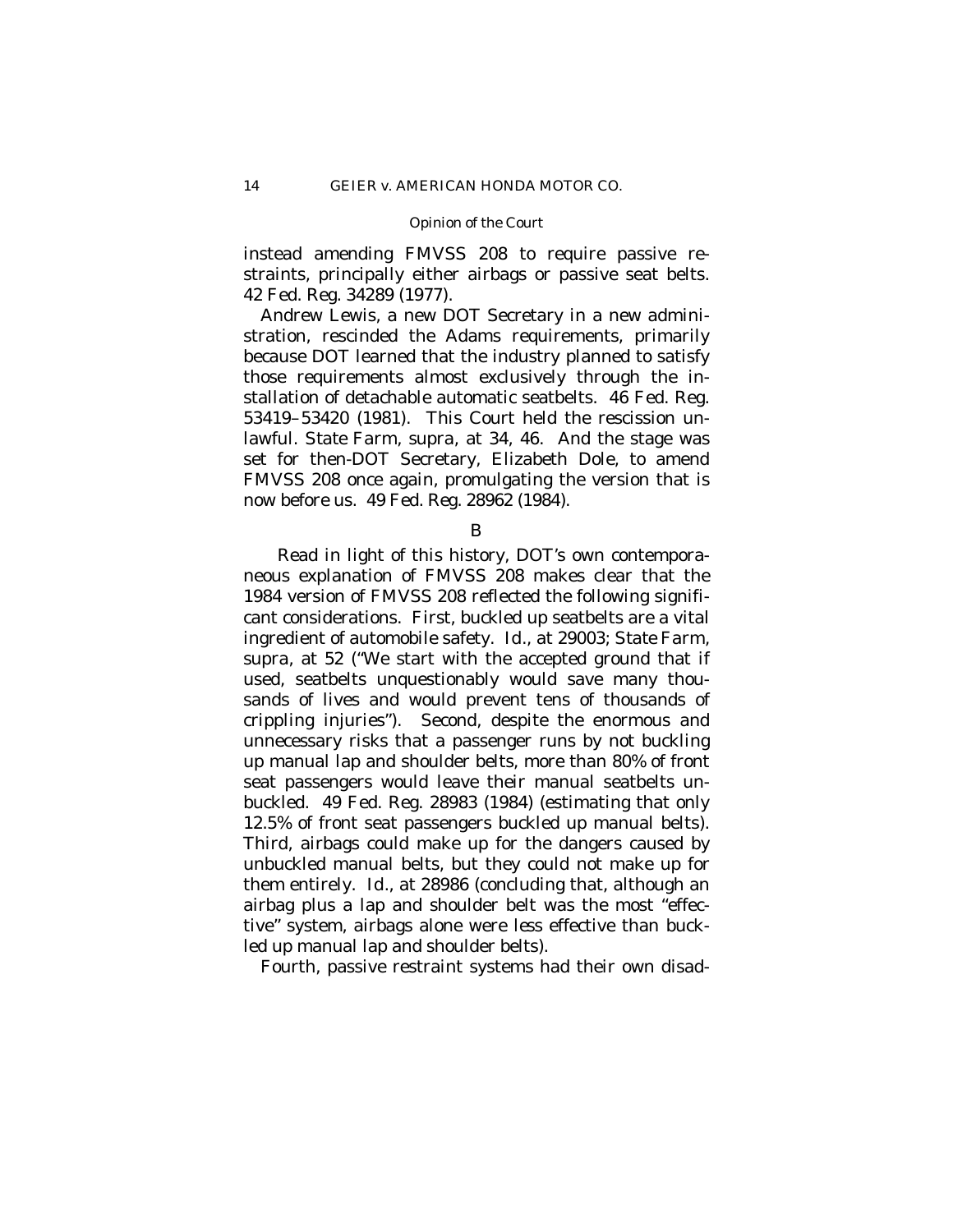vantages, for example, the dangers associated with, intrusiveness of, and corresponding public dislike for, nondetachable automatic belts. *Id.,* at 28992–28993. Fifth, airbags brought with them their own special risks to safety, such as the risk of danger to out-of-position occupants (usually children) in small cars. *Id.,* at 28992, 29001; see also 65 Fed. Reg. 30680, 30681–30682 (2000) (finding 158 confirmed airbag-induced fatalities as of April 2000, and amending rule to add new requirements, test procedures, and injury criteria to ensure that "future air bags be designed to create less risk of serious airbaginduced injuries than current air bags, particularly for small women and young children"); U. S. Dept. of Transportation, National Highway Traffic Safety Administration, National Accident Sampling System Crashworthiness Data System 1991–1993, p. viii (Aug. 1995) (finding that airbags caused approximately 54,000 injuries between 1991 and 1993).

Sixth, airbags were expected to be significantly more expensive than other passive restraint devices, raising the average cost of a vehicle price \$320 for full frontal airbags over the cost of a car with manual lap and shoulder seatbelts (and potentially much more if production volumes were low). 49 Fed. Reg. 28990 (1984). And the agency worried that the high replacement cost— estimated to be \$800— could lead car owners to refuse to replace them after deployment. *Id.*, at 28990, 29000–29001; see also *id.,* at 28990 (estimating total investment costs for mandatory airbag requirement at \$1.3 billion compared to \$500 million for automatic seatbelts). Seventh, the public, for reasons of cost, fear, or physical intrusiveness, might resist installation or use of any of the then-available passive restraint devices, *id.,* at 28987–28989— a particular concern with respect to airbags, *id.,* at 29001 (noting that "[a]irbags engendered the largest quantity of, and most vociferously worded, comments").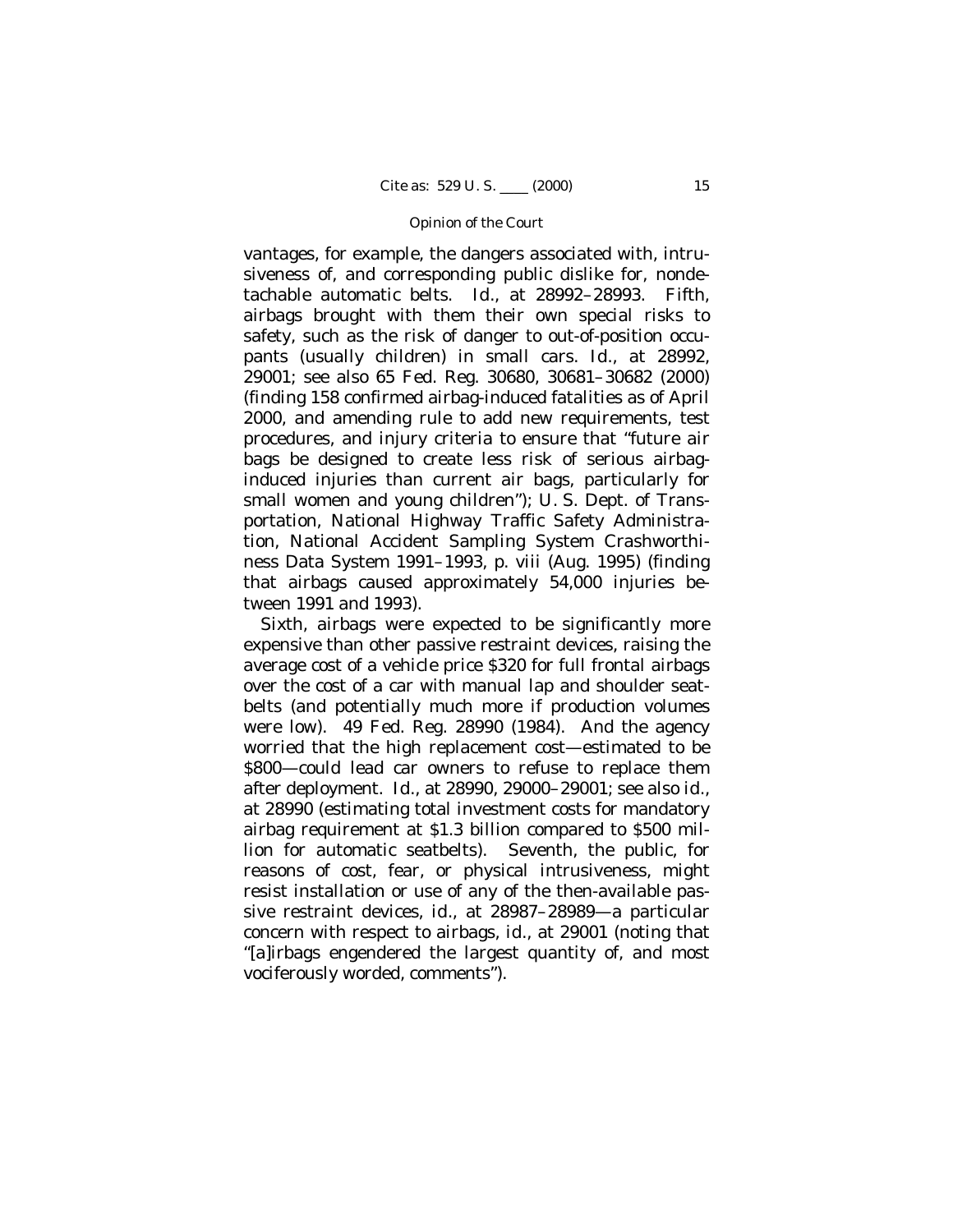FMVSS 208 reflected these considerations in several ways. Most importantly, that standard deliberately sought variety— a mix of several different passive restraint systems. It did so by setting a performance requirement for passive restraint devices and allowing manufacturers to choose among different passive restraint mechanisms, such as airbags, automatic belts, or other passive restraint technologies to satisfy that requirement. *Id.,* at 28996. And DOT explained why FMVSS 208 sought the mix of devices that it expected its performance standard to produce. *Id.,* at 28997. DOT wrote that it had *rejected* a proposed FMVSS 208 "all airbag" standard because of safety concerns (perceived or real) associated with airbags, which concerns threatened a "backlash" more easily overcome "if airbags" were "not the only way of complying." *Id.,* at 29001. It added that a mix of devices would help develop data on comparative effectiveness, would allow the industry time to overcome the safety problems and the high production costs associated with airbags, and would facilitate the development of alternative, cheaper, and safer passive restraint systems. *Id.,* at 29001–29002. And it would thereby build public confidence, *id.,* at 29001–29002, necessary to avoid another interlock-type fiasco.

The 1984 FMVSS 208 standard also deliberately sought a *gradual* phase-in of passive restraints. *Id.,* at 28999– 29000. It required the manufacturers to equip only 10% of their car fleet manufactured after September 1, 1986, with passive restraints. *Id.,* at 28999. It then increased the percentage in three annual stages, up to 100% of the new car fleet for cars manufactured after September 1, 1989. *Ibid.* And it explained that the phased-in requirement would allow more time for manufacturers to develop airbags or other, better, safer passive restraint systems. It would help develop information about the comparative effectiveness of different systems, would lead to a mix in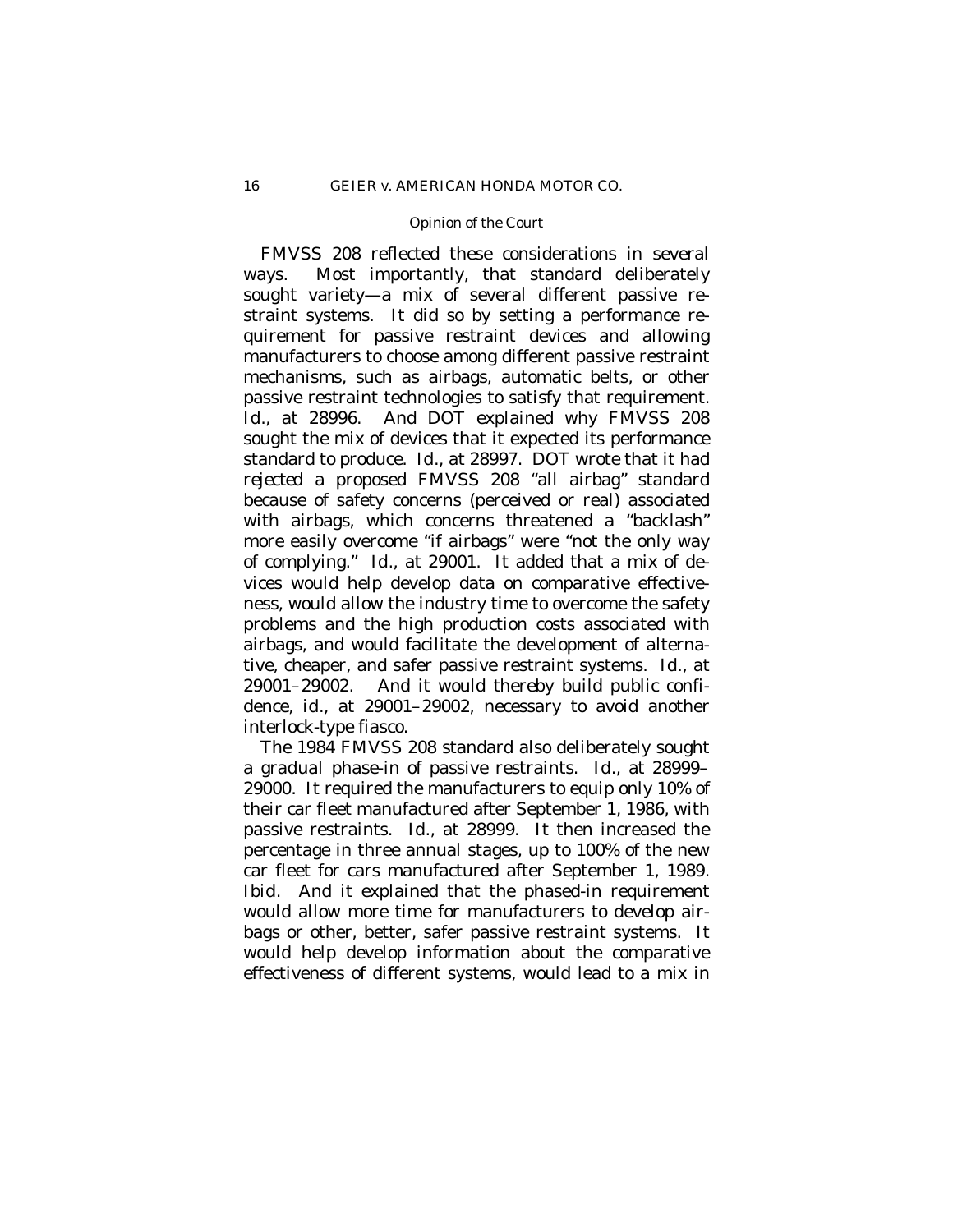which airbags and other nonseatbelt passive restraint systems played a more prominent role than would otherwise result, and would promote public acceptance. *Id.,* at 29000–29001.

Of course, as the dissent points out, *post*, at 19–20, FMVSS 208 did not guarantee the mix by setting a ceiling for each different passive restraint device. In fact, it provided a form of extra credit for airbag installation (and other nonbelt passive restraint devices) under which each airbag-installed vehicle counted as 1.5 vehicles for purposes of meeting FMVSS 208's passive restraint requirement. 49 CFR §571.208, S4.1.3.4(a)(1) (1999); 49 Fed. Reg. 29000 (1984). But why should DOT have bothered to impose an airbag ceiling when the practical threat to the mix it desired arose from the likelihood that manufacturers would install, not too many airbags too quickly, but too few or none at all? After all, only a few years earlier, Secretary Dole's predecessor had discovered that manufacturers intended to meet the then-current passive restraint requirement almost entirely (more than 99%) through the installation of more affordable automatic belt systems. 46 Fed. Reg. 53421 (1981); *State Farm*, 463 U. S., at 38. The extra credit, as DOT explained, was designed to "encourage manufacturers to equip *at least some* of their cars with airbags." 49 Fed. Reg. 29001 (1984) (emphasis added) (responding to comment that failure to mandate airbags might mean the "end of . . . airbag technology"); see also *id.,* at 29000 (explaining that the extra credit for airbags "should promote the development of what may be better alternatives to automatic belts *than would otherwise be developed*" (emphasis added)). The credit provision *reinforces* the point that FMVSS 208 sought a gradually developing mix of passive restraint devices; it does not show the contrary.

Finally FMVSS 208's passive restraint requirement was conditional. DOT believed that ordinary manual lap and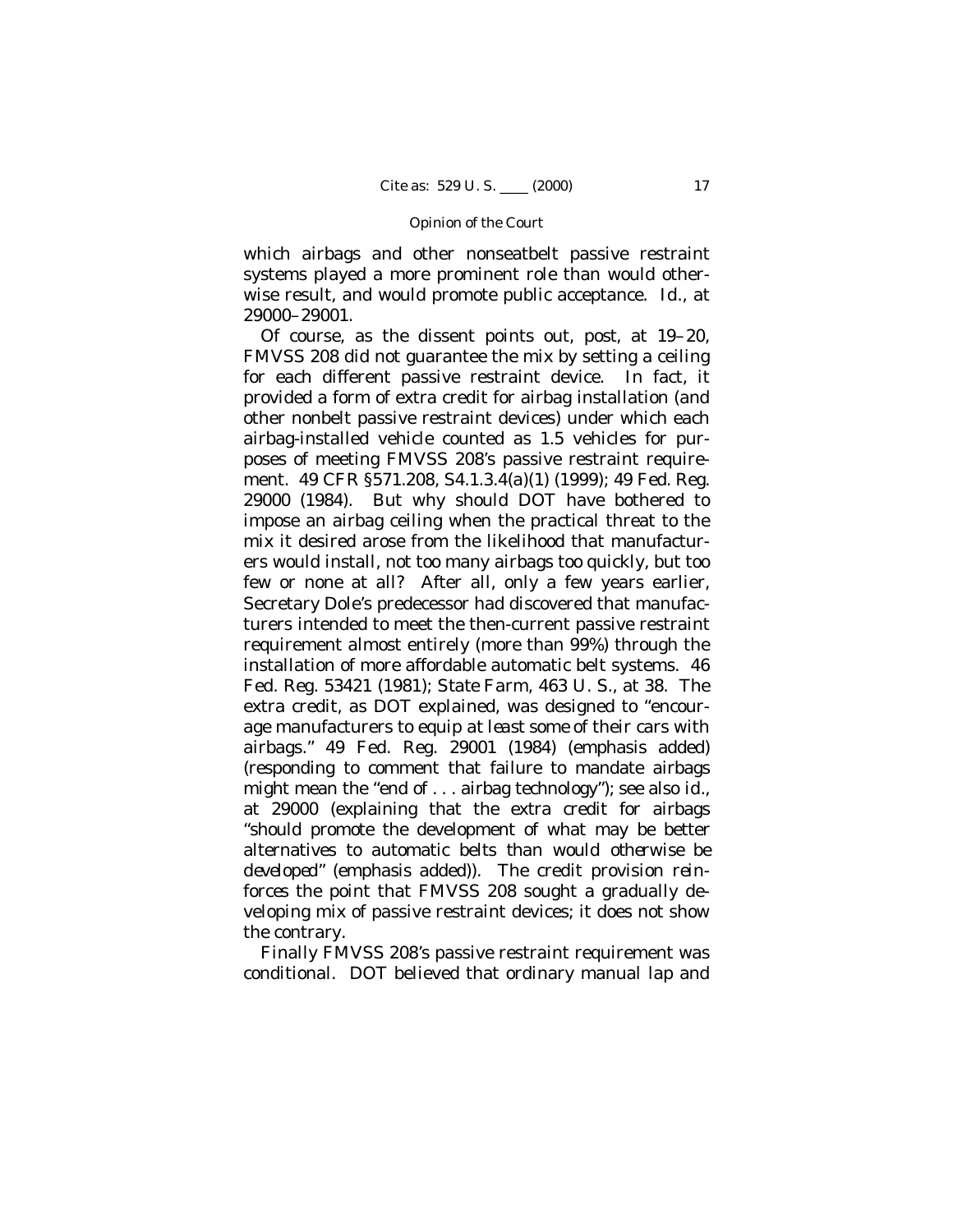shoulder belts would produce about the same amount of safety as passive restraints, and at significantly lower costs— *if only auto occupants would buckle up*. See *id.,* at 28997–28998. Thus, FMVSS 208 provided for rescission of its passive restraint requirement if, by September 1, 1989, two-thirds of the States had laws in place that, like those of many other nations, required auto occupants to buckle up (and which met other requirements specified in the standard). *Id.,* at 28963, 28993–28994, 28997–28999. The Secretary wrote that "coverage of a large percentage of the American people by seatbelt laws that are enforced would largely negate the incremental increase in safety to be expected from an automatic protection requirement." *Id.,* at 28997. In the event, two-thirds of the States did not enact mandatory buckle-up laws, and the passive restraint requirement remained in effect.

In sum, as DOT now tells us through the Solicitor General, the 1984 version of FMVSS 208 "embodies the Secretary's policy judgment that safety would best be promoted if manufacturers installed *alternative* protection systems in their fleets rather than one particular system in every car." Brief for United States as *Amicus Curiae* 25; see 49 Fed. Reg. 28997 (1984). Petitioners' tort suit claims that the manufacturers of the 1987 Honda Accord "had a duty to design, manufacture, distribute and sell a motor vehicle with an effective and safe passive restraint system, including, but not limited to, airbags." App. 3 (Complaint,  $\P(11)$ .

In effect, petitioners' tort action depends upon its claim that manufacturers had a duty to install an airbag when they manufactured the 1987 Honda Accord. Such a state law— *i.e.*, a rule of state tort law imposing such a duty— by its terms would have required manufacturers of all similar cars to install airbags rather than other passive restraint systems, such as automatic belts or passive interiors. It thereby would have presented an obstacle to the variety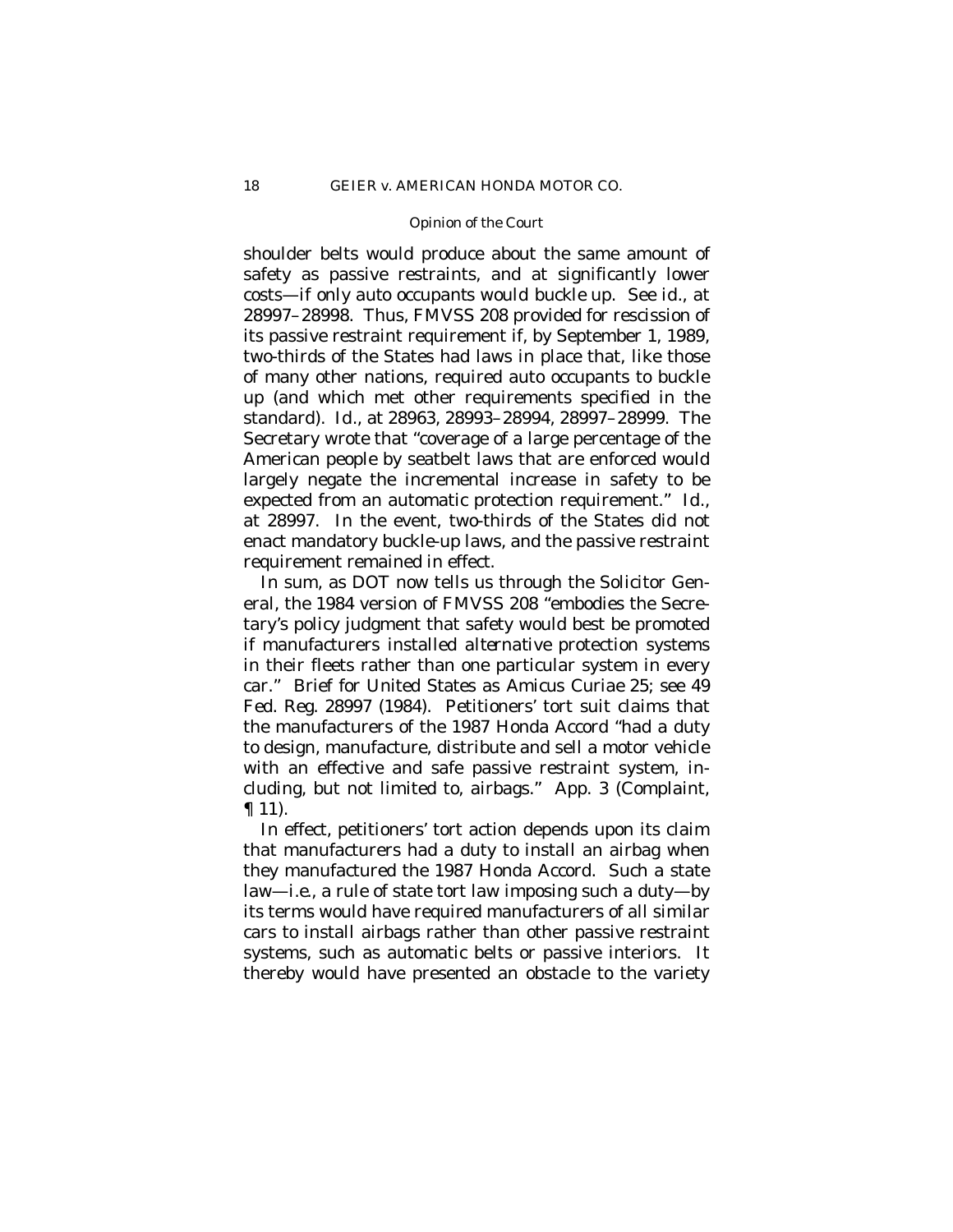and mix of devices that the federal regulation sought. It would have required all manufacturers to have installed airbags in respect to the entire District-of-Columbiarelated portion of their 1987 new car fleet, even though FMVSS 208 at that time required only that 10% of a manufacturer's nationwide fleet be equipped with any passive restraint device at all. It thereby also would have stood as an obstacle to the gradual passive restraint phase-in that the federal regulation deliberately imposed. In addition, it could have made less likely the adoption of a state mandatory buckle-up law. Because the rule of law for which petitioners contend would have stood "as an obstacle to the accomplishment and execution of" the important means-related federal objectives that we have just discussed, it is pre-empted. *Hines*, 312 U. S., at 67; see also *Ouellette,* 479 U. S., at 493; *De la Cuesta*, 458 U. S., at 156 (finding conflict and pre-emption where state law limited the availability of an option that the federal agency considered essential to ensure its ultimate objectives).

 Petitioners ask this Court to calculate the precise size of the "obstacle," with the aim of minimizing it, by considering the risk of tort liability and a successful tort action's incentive-related or timing-related compliance effects. See Brief for Petitioners 45–50. The dissent agrees. *Post*, at 17–20. But this Court's pre-emption cases do not ordinarily turn on such compliance-related considerations as whether a private party in practice would ignore state legal obligations— paying, say, a fine instead— or how likely it is that state law actually would be enforced. Rather, this Court's pre-emption cases ordinarily *assume* compliance with the state law duty in question. The Court has on occasion suggested that tort law may be somewhat different, and that related considerations— for example, the ability to pay damages instead of modifying one's behavior— may be relevant for pre-emption purposes. See *Goodyear Atomic Corp.* v. *Miller,* 486 U. S. 174, 185 (1988);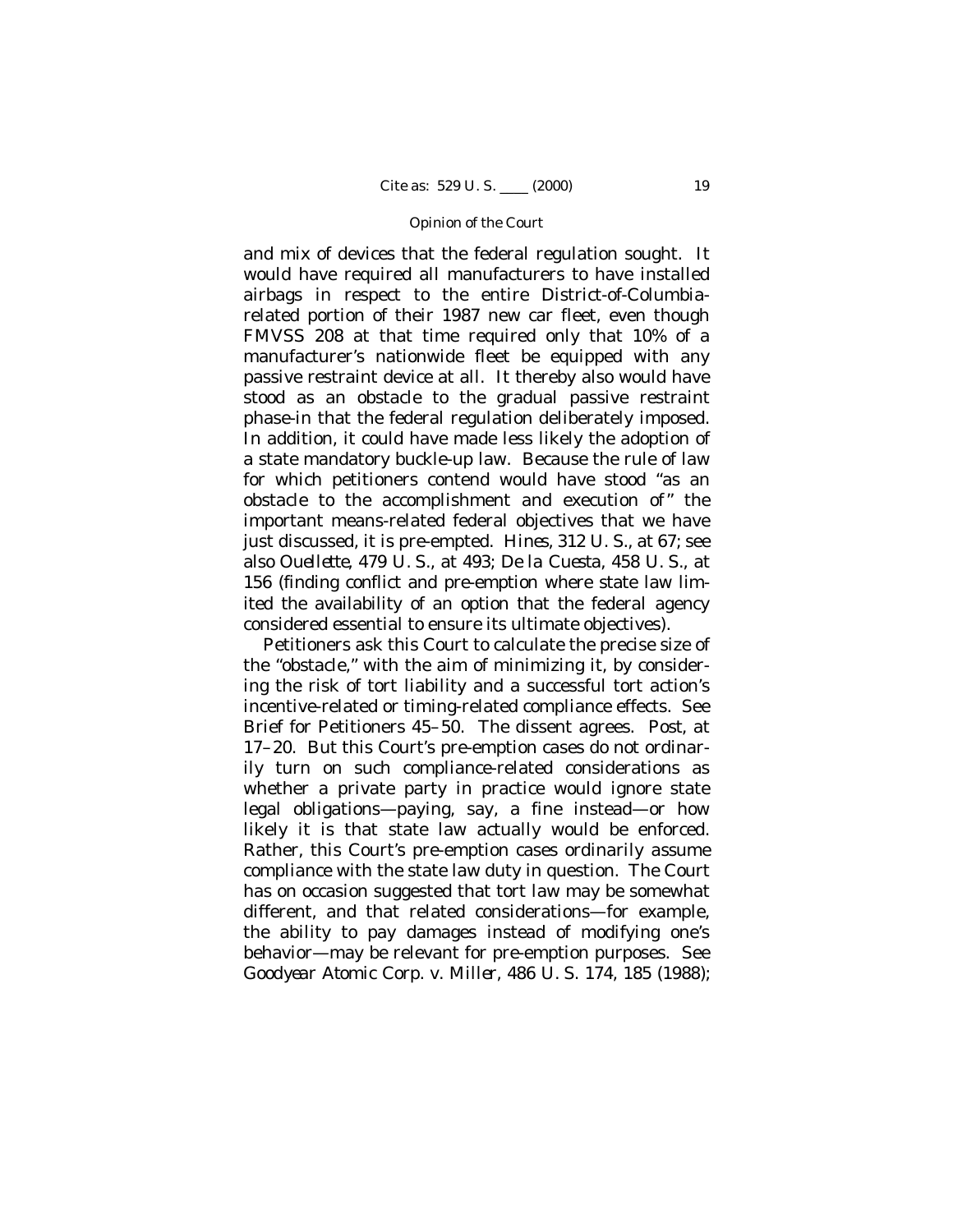*Cipollone*, 505 U. S., at 536–539 (Blackmun, J., concurring in part, concurring in judgment in part, and dissenting in part); see also *English,* 496 U. S., at 86; *Silkwood* v. *Kerr-McGee Corp.,* 464 U. S. 238, 256 (1984). In other cases, the Court has found tort law to conflict with federal law without engaging in that kind of an analysis. See, *e.g., Ouellette, supra,* at 494–497; *Kalo Brick*, 450 U. S., at 324– 332. We need not try to resolve these differences here, however, for the incentive or compliance considerations upon which the dissent relies cannot, by themselves, change the legal result. Some of those considerations rest on speculation, see, *e.g.*, *post*, at 17 (predicting risk of "no airbag" liability and manufacturers' likely response to such liability); some rest in critical part upon the dissenters' own view of FMVSS 208's basic purposes— a view which we reject, see, *e.g., post*, at 17–20 (suggesting that pre-existing risk of "no airbag" liability would have made FMVSS 208 unnecessary); and others, if we understand them correctly, seem less than persuasive, see, *e.g.*, *post*, at 18 (suggesting that manufacturers could have complied with a mandatory state airbag duty by installing a *different* kind of passive restraint device). And in so concluding, we do not "put the burden" of proving pre-emption on petitioners. *Post*, at 23. We simply find unpersuasive their arguments attempting to undermine the Government's demonstration of actual conflict.

One final point: We place some weight upon DOT's interpretation of FMVSS 208's objectives and its conclusion, as set forth in the Government's brief, that a tort suit such as this one would "'stan[d] as an obstacle to the accomplishment and execution'" of those objectives. Brief for United States as *Amicus Curiae* 25–26 (quoting *Hines, supra,* at 67). Congress has delegated to DOT authority to implement the statute; the subject matter is technical; and the relevant history and background are complex and extensive. The agency is likely to have a thorough under-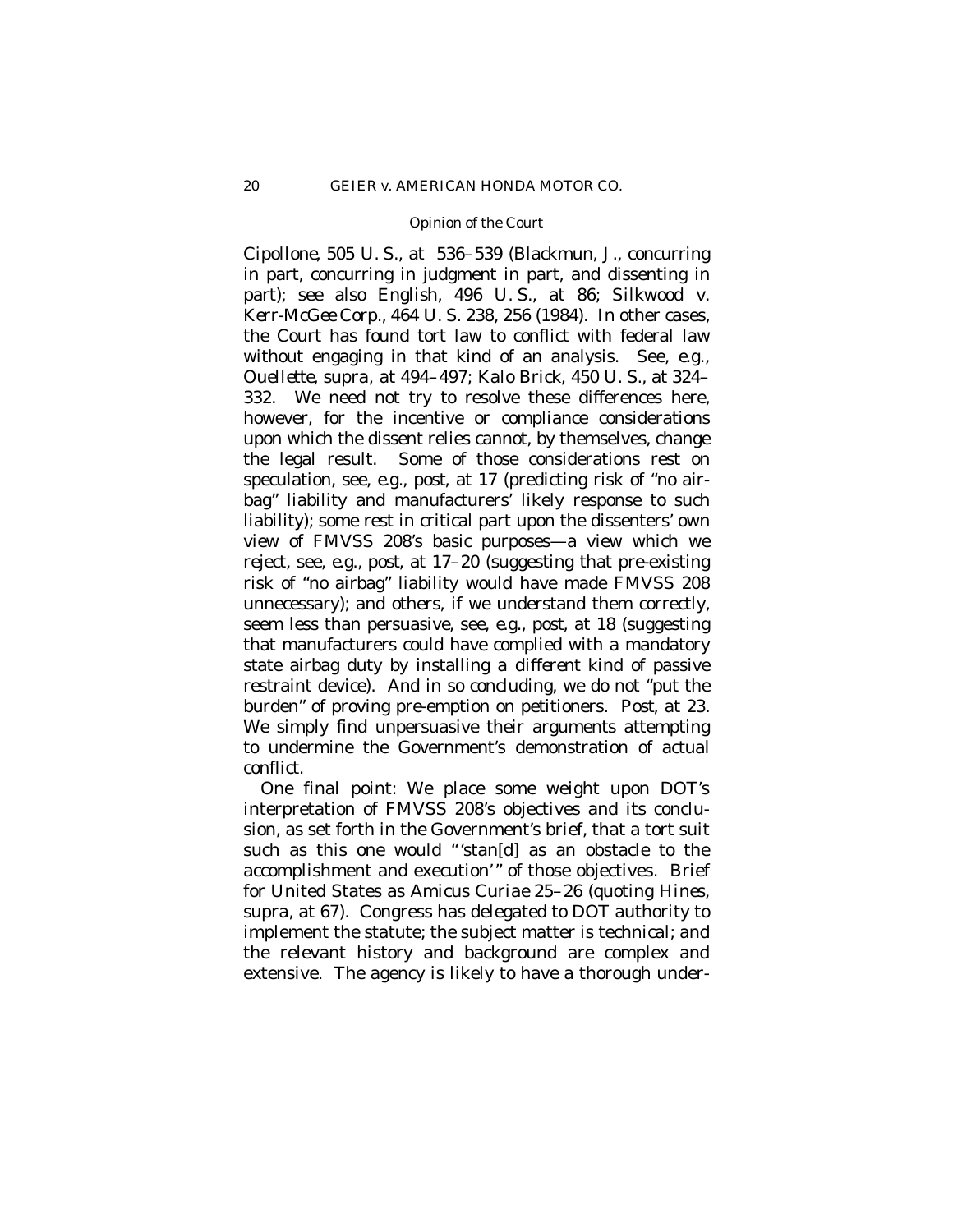standing of its own regulation and its objectives and is "uniquely qualified" to comprehend the likely impact of state requirements. *Medtronic*, 518 U. S., at 496; see *id*., at 506 (BREYER, J,. concurring in part and concurring in judgment). And DOT has explained FMVSS 208's objectives, and the interference that "no airbag" suits pose thereto, consistently over time. Brief for United States as *Amicus Curiae* in *Freightliner Corp.* v. *Myrick*, O. T. 1994, No. 94– 286, pp. 28–29; Brief for United States as *Amicus Curiae* in *Wood* v. *General Motors Corp.*, O. T. 1989, No. 89–46, pp. 7, 11–16. In these circumstances, the agency's own views should make a difference. See *City of New York* v. *FCC,* 486 U. S. 57, 64 (1988); *Hillsborough County* v. *Automated Medical Laboratories, Inc.,* 471 U. S. 707, 714, 721 (1985); *De la Cuesta, supra,* at 158; *Blum* v. *Bacon,* 457 U. S. 132, 141 (1982); *Kalo Brick, supra,* at 321.

We have no reason to suspect that the Solicitor General's representation of DOT's views reflects anything other than "the agency's fair and considered judgment on the matter." *Auer* v. *Robbins,* 519 U. S. 452, 461–462 (1997); cf. *Hillsborough County, supra,* at 721 (expressing reluctance, in the absence of strong evidence, to find an actual conflict between state law and federal regulation where agency that promulgated the regulation had not, at the time the regulation was promulgated *or subsequently*, concluded that such a conflict existed). The failure of the Federal Register to address pre-emption explicitly is thus not determinative.

The dissent would require a formal agency statement of pre-emptive intent as a prerequisite to concluding that a conflict exists. It relies on cases, or portions thereof, that did not involve conflict pre-emption. See *post*, at 25; *California Coastal Comm'n* v. *Granite Rock Co.,* 480 U. S. 572, 583 (1987); *Hillsborough, supra,* at 718. And conflict preemption is different in that it turns on the identification of "actual conflict," and not on an express statement of pre-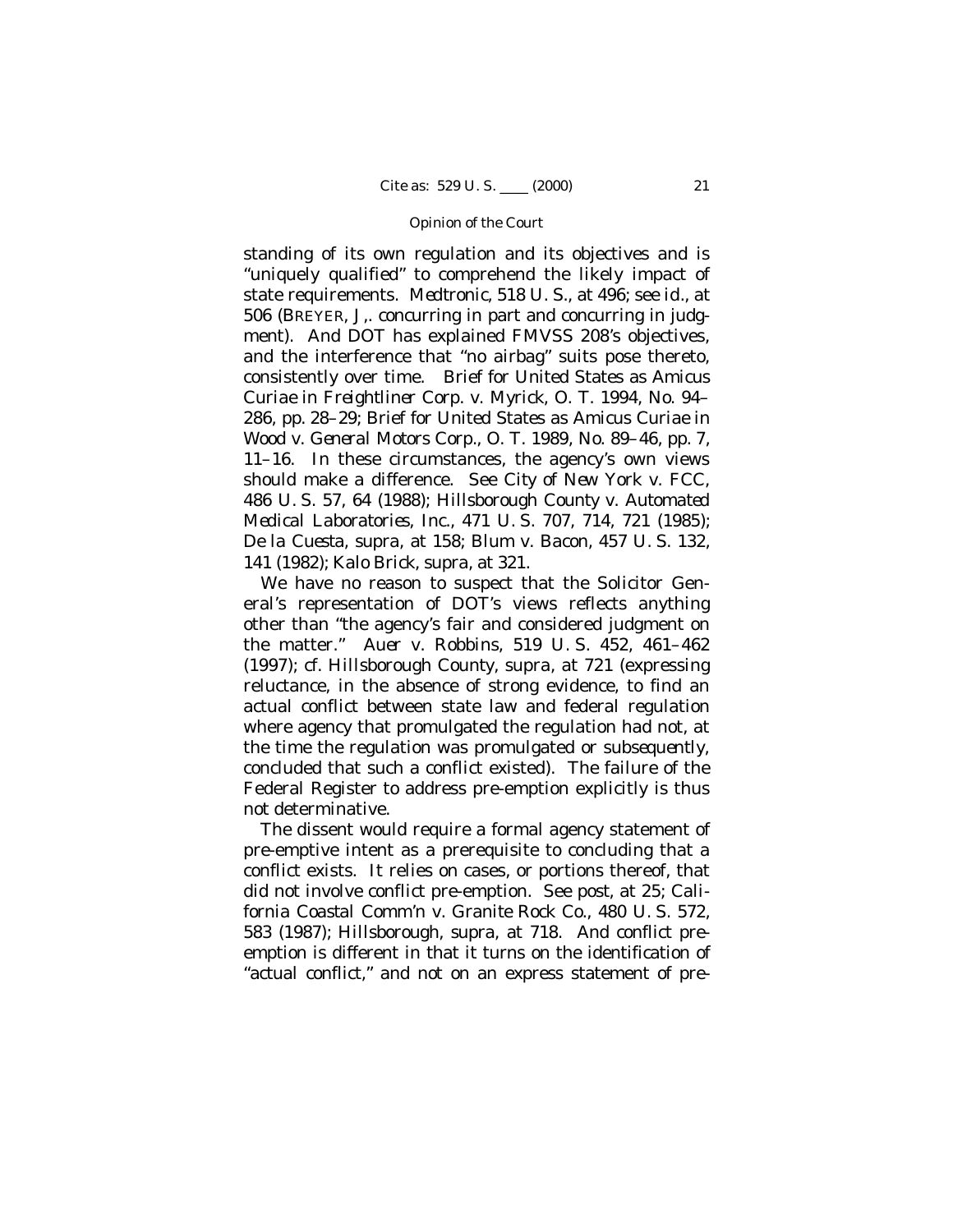emptive intent. *English,* 496 U. S., at 78–79; see *Hillsborough, supra,* at 720–721; *Jones,* 430 U. S., at 540–543. While "[p]re-emption fundamentally is a question of congressional intent," *English, supra,* at 78, this Court traditionally distinguishes between "express" and "implied" preemptive intent, and treats "conflict" pre-emption as an instance of the latter. See, *e.g., Freightliner*, 514 U. S., at 287; *English, supra,* at 78–79; see also *Cipollone*, 505 U. S., at 545, 547–548 (SCALIA, J., concurring in judgment in part and dissenting in part). And though the Court has looked for a specific statement of pre-emptive intent where it is claimed that the mere "volume and complexity" of agency regulations demonstrate an implicit intent to displace *all* state law in a particular area, *Hillsborough, supra,* at 717; see *post*, at 25, n. 23— so-called "field pre-emption"— the Court has never before required a specific, formal agency statement identifying conflict in order to conclude that such a conflict in fact exists. Indeed, one can assume that Congress or an agency ordinarily would not intend to permit a significant conflict. While we certainly accept the dissent's basic position that a court should not find pre-emption too readily in the absence of clear evidence of a conflict, *English, supra,* at 90, for the reasons set out above we find such evidence here. To insist on a specific expression of agency intent to pre-empt, made after notice-and-comment rulemaking, would be in certain cases to tolerate conflicts that an agency, and therefore Congress, is most unlikely to have intended. The dissent, as we have said, apparently welcomes that result, at least where "frustration-of-purpos[e]" pre-emption by agency regulation is at issue. *Post*, at 24, and n. 22. We do not.

 Nor do we agree with the dissent that the agency's views, as presented here, lack coherence. *Post*, at 21–22. The dissent points, *ibid.*, to language in the Government's brief stating that